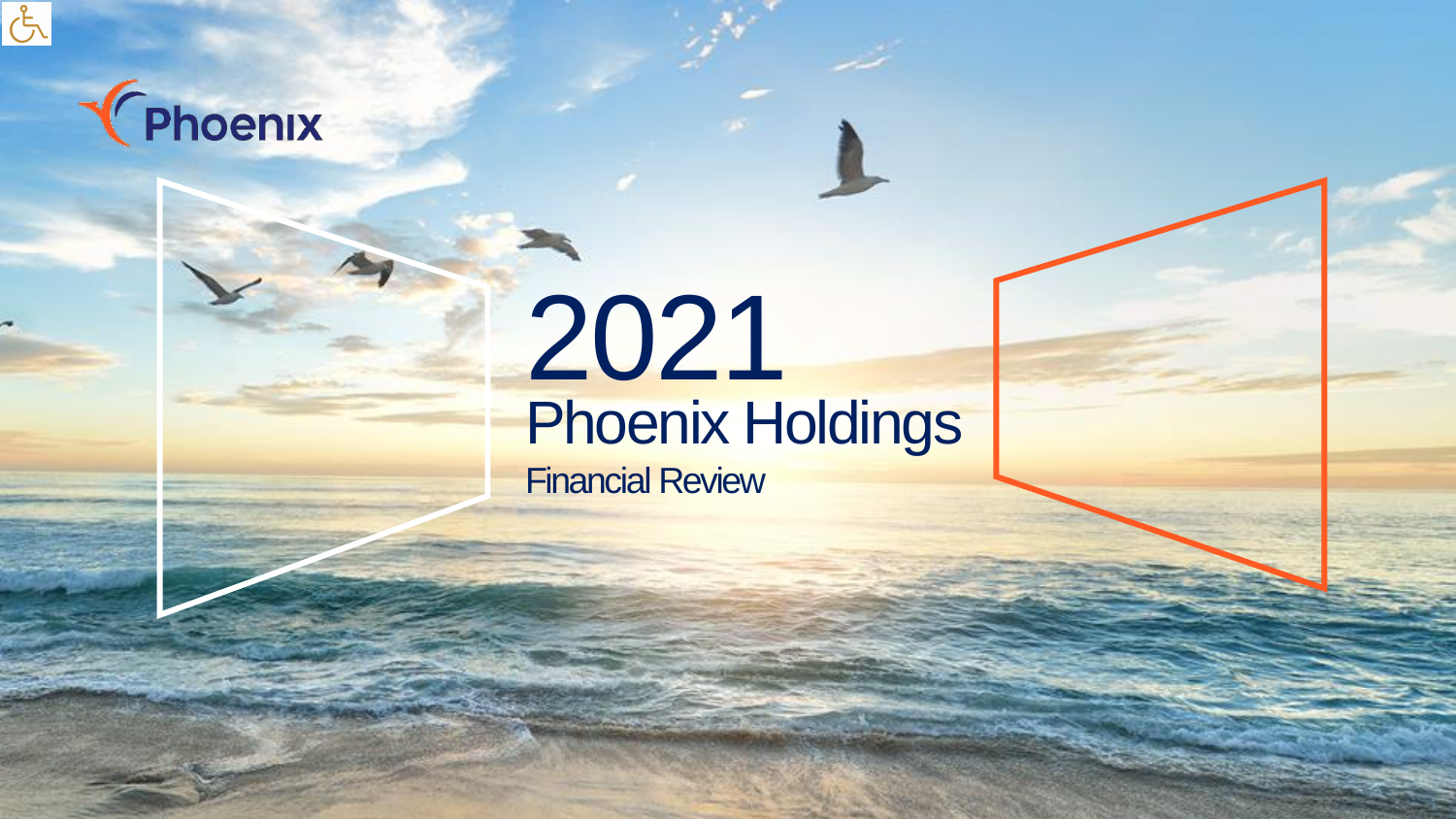

This presentation does not constitute an offer to purchase the Company's securities or solicitation to receive such offers and is designed solely to offer information as part of the Company's explanations regarding its 2021 financial reports.

This presentation includes information regarding the Company's strategic plan for the years 2022-25 as well as forward-looking information as defined in section 32A of the Securities Law 5728-1968.

The realization and/or non-realization of forward-looking information which is stated in the financial reports and this presentation will be affected by risk factors that characterize the activities of the Company and group companies, as detailed in the Company's periodic reports, including changes in economic conditions, capital market in Israel and globally, the development of competition in the segments relevant to the group's activities, regulatory changes, changes in consumer preferences and consumption habits, changes in working assumptions or in the economic models and assumptions, and changes in implementation or execution – that can not be estimated in advance and may not be controlled by the Company. Hence, there is no certainty that the actual results and achievements of the Company in the future will be in accordance with these views and may differ, also substantially, from those presented in this presentation.

Furthermore, the presentation includes data and assessments based on external sources, the contents of which were not independently tested by the Company and therefore the Company is not responsible for their accuracy.

This presentation was drafted for the sake of convenience and needs to be reviewed along side with the Company's public reports, including 2021 Financial Statements, which contain the complete information about the Company, before making any decision to invest in the Company's securities.

This presentation may include information that is presented differently from the way it was presented in the company's official reports, some information may be presented and/or categorized and/or edited and/or segmented differently from the company's official past reports.

For the avoidance of doubt, the Company does not undertake to update or change the information contained in this presentation.

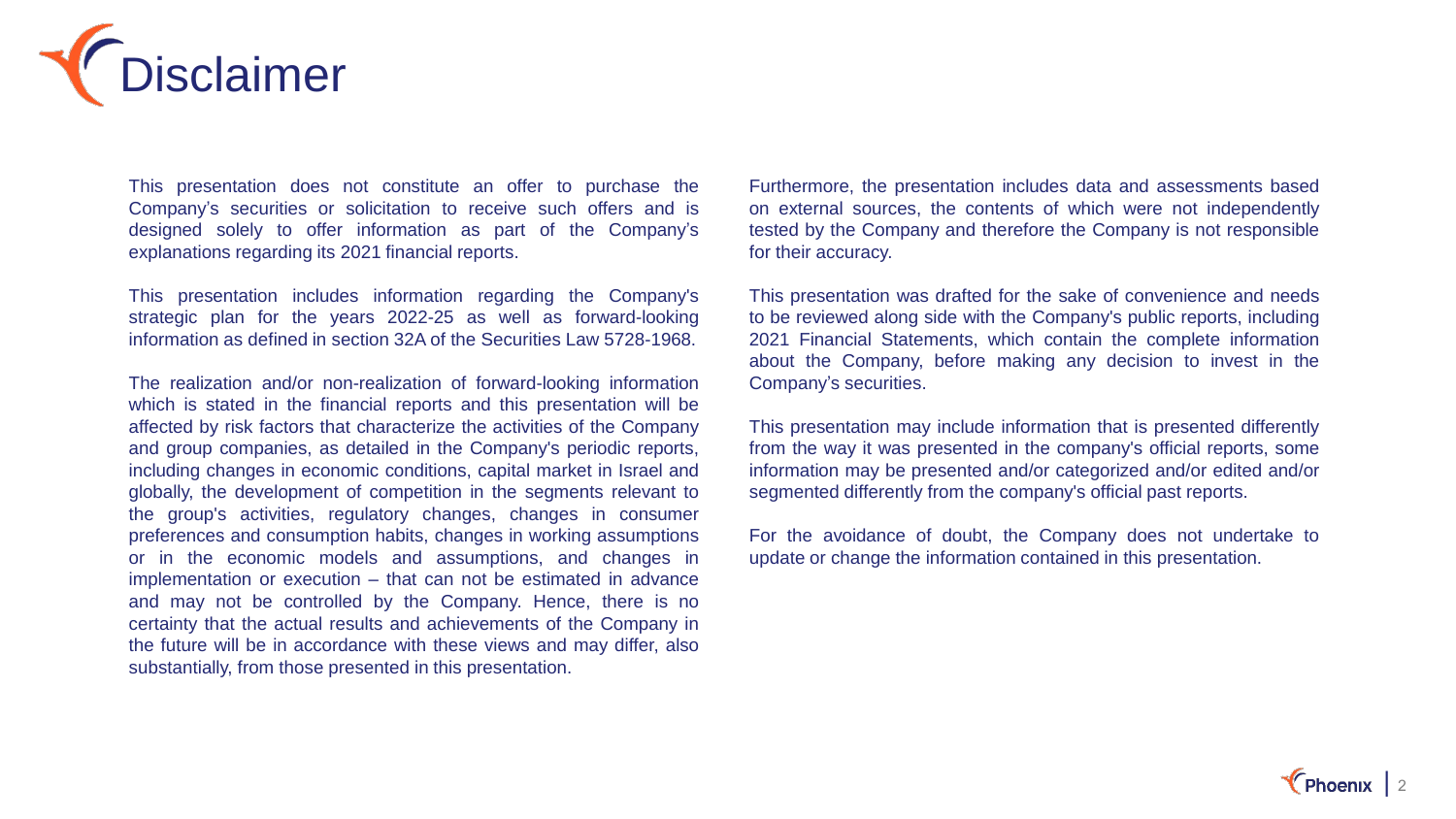



## Agenda > Highlights

Strategy & Targets

Financial Results

Segment Breakdown

Appendix

**Glossary** 



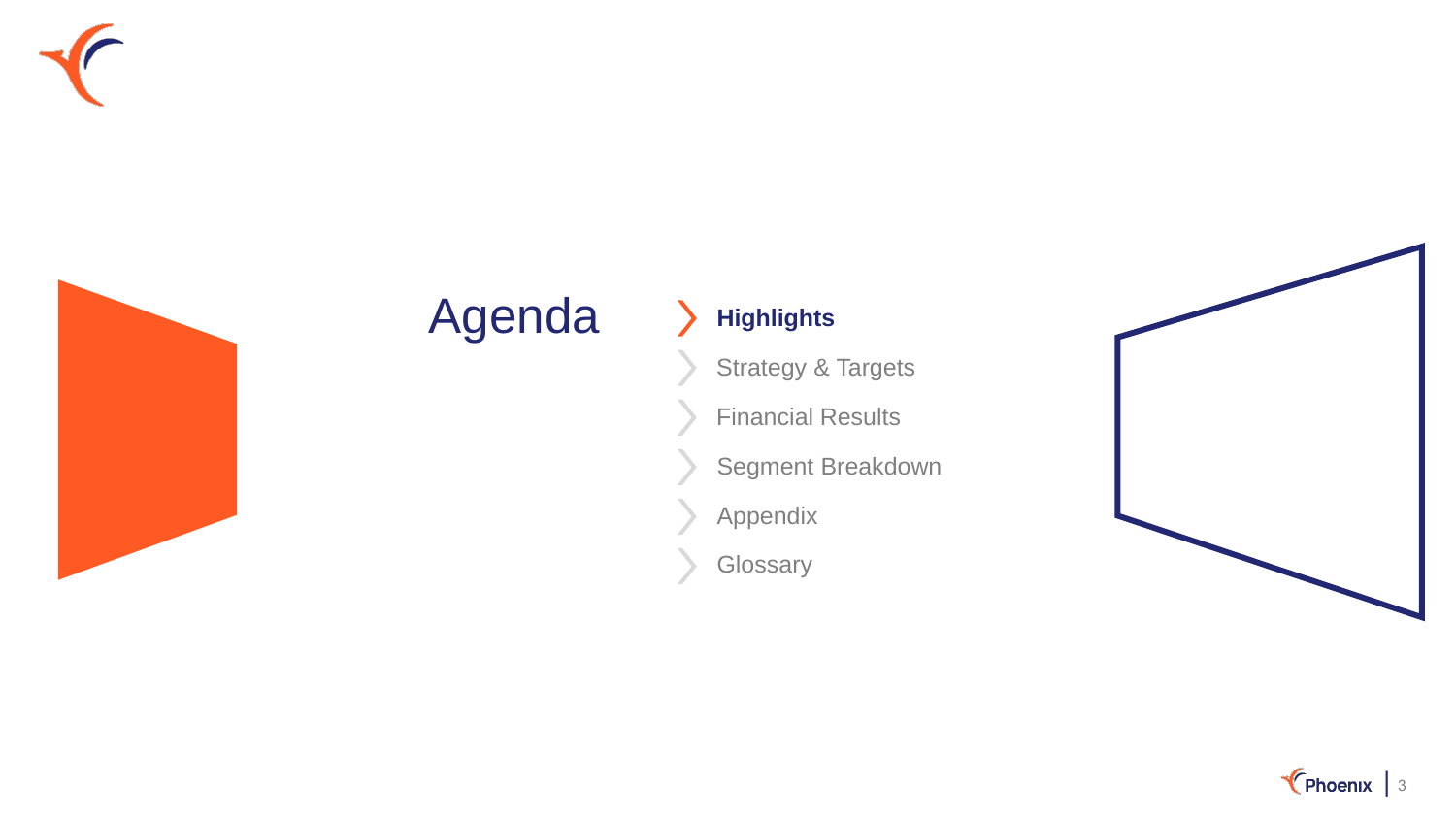**TERES** Phoenix Holdings at a Glance



 $\ell$  Phoenix  $\parallel$  4

(1) As of March 24, 2022

(2) Five-year period (2016-21 end of year for AUM growth, 2017-21 full year for ROE)

(3) As of June 30, 2021, unaudited, with transitional measures, proforma for 300 NISm dividend distribution from Phoenix Insurance to Phoenix Holdings. Post report date, The Phoenix Insurance distributed about 500 NISm in dividends. December 31, 2021 Solvency will be published in May 2022

(4) Based on average yields over 3 years (2019-21) in the general plans: #1 out of 5 in Policies (1991-2003), #1 out of 5 in Pension, & #3 out of 10 in Provident Funds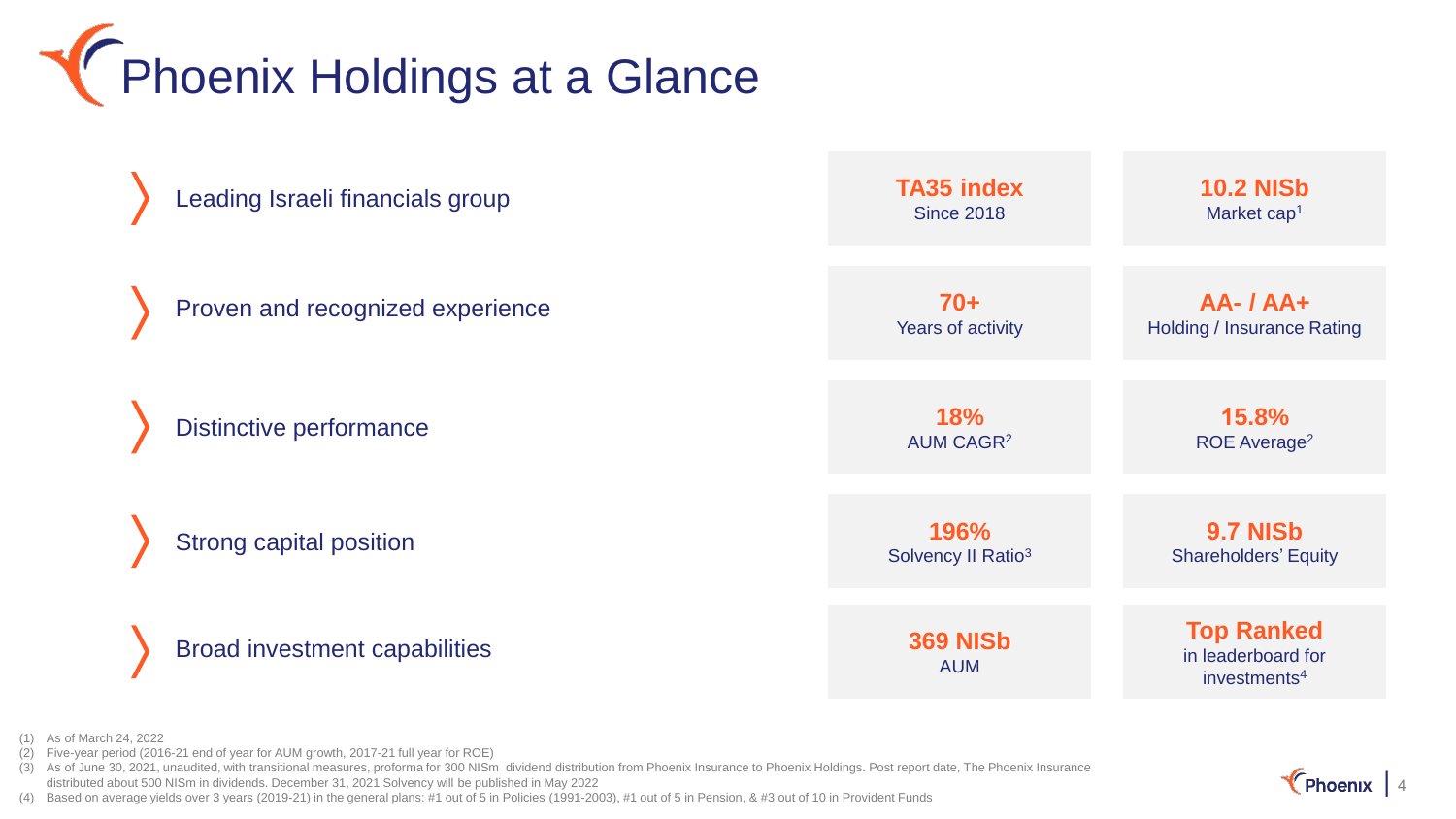# **TE 2021 Highlights: Overperforming on the Strategic Plan**



(1) Solvency II as of June 30, 2021 with transitional measures, standard model, unaudited, and pro-forma for a 300 NISm dividend distribution from Phoenix Insurance to Phoenix Holdings

(2) Phoenix Holdings' dividend policy for 2021 includes both cash dividends and share repurchases during 2021

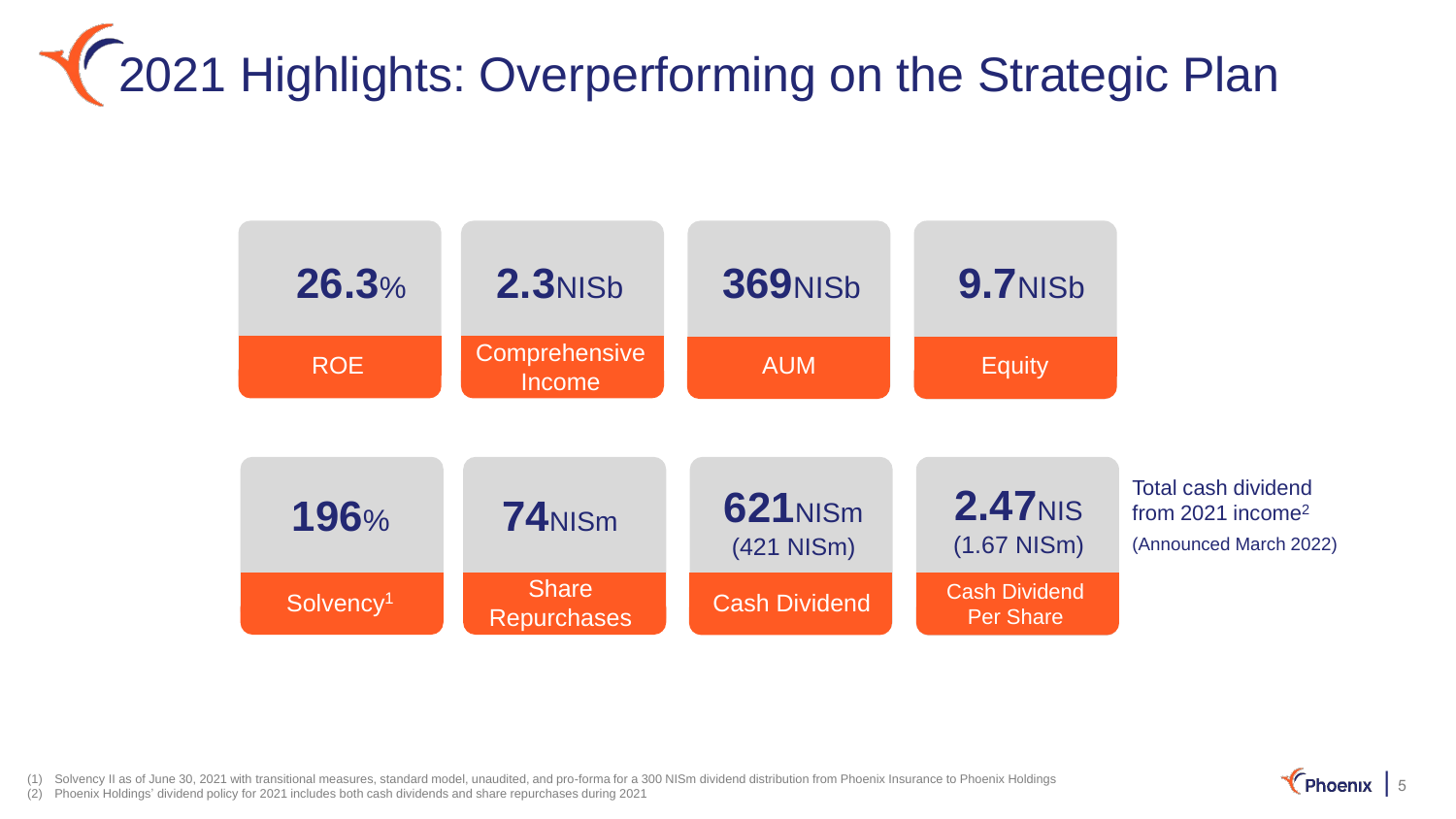

### Increasing distinctive **risk-adjusted returns**

- Accelerating **organic and inorganic growth** in key activities
- Unlocking and creating **value** ('Gama', 'Ad-120' and more)
- Driving **innovation** including data & analytics, digitization & efficiency, and new platforms

### Building sustainable **resilience**

- Focus on **quality income businesses**, improving and optimizing business mix with high returns on capital, diversified income cashflow, strong balance sheet, robust dividends, and lower volatility
- Investing in **capabilities** (people, infrastructure, and structure optimization)
- Broadening international (~40%) and Israeli (~60%) **shareholder base**



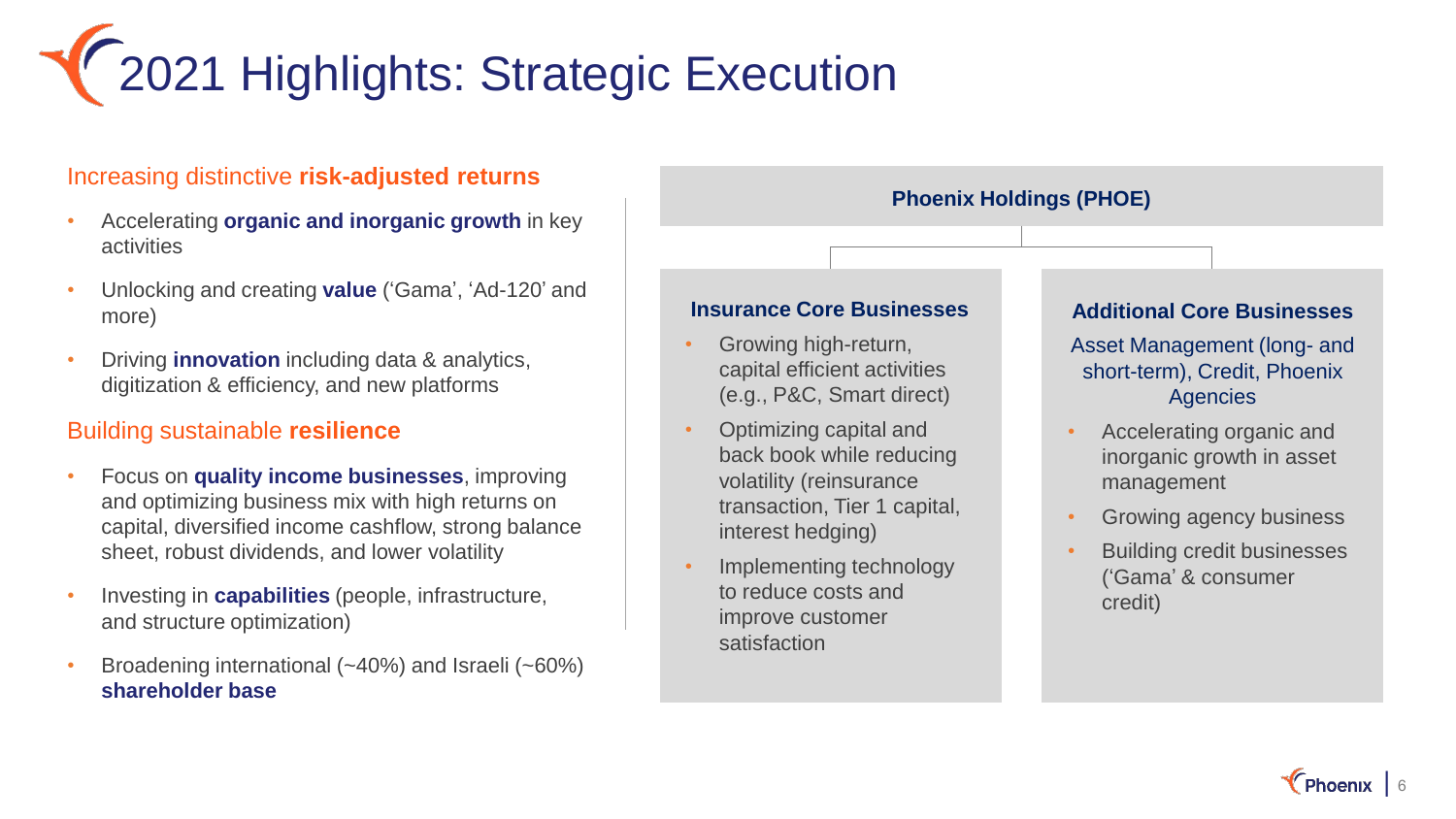

**Macro trends:** long-term growth, resilience during Covid-19 based on early vaccination and pragmatic approach

**Wealth accumulation:** rising GDP per capita, compulsory longterm savings withholding / contributions

**Capital Markets: Robust equity** and debt markets, proactive stock exchange (TASE), strong and stable regulators, growing international investor base

**Innovation:** Vibrant tech ecosystem, #1 startups per capital, #1 R&D investment as percent of GDP, >9k tech companies, >350 multinational R&D centers, %8 of global unicorns, 75 tech IPOs<sup>1</sup>









**Long-Term Yields (10Y) <sup>5</sup> Percent** 



**Unemployment <sup>5</sup>** Percent



<sup>1</sup> Israel Securities Authority

<sup>2</sup>Israel Central Bureau of Statistics

<sup>3</sup> World Bank, current USD, 2020

<sup>4</sup> Bank of Israel (2021 figure is an estimate), including life insurance, pension, and provident funds

<sup>5</sup> Bloomberg (long-term yields based on Israel 10-year government bond, not CPI-linked)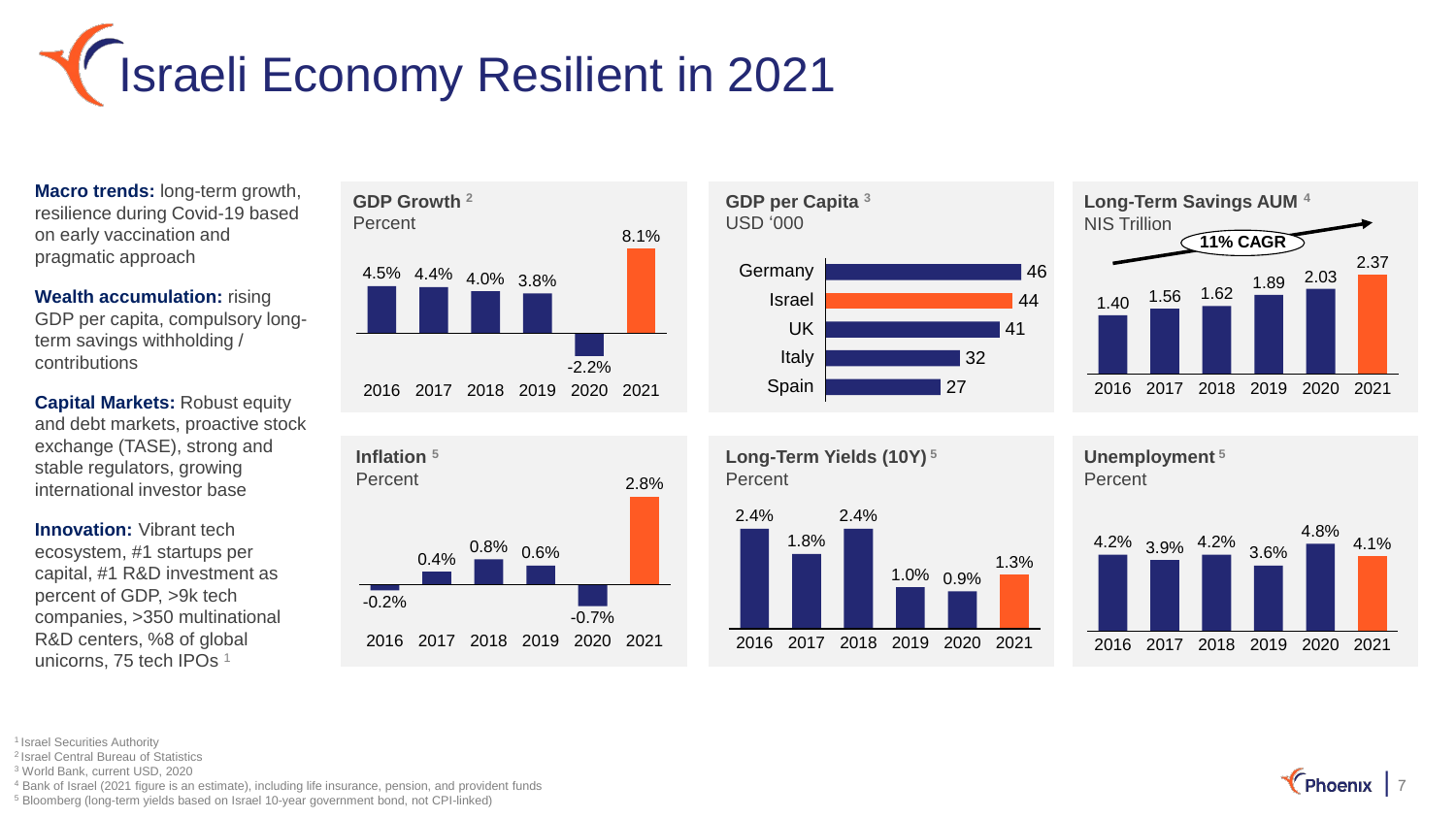

**Comprehensive Income** NIS millions



- Continued strategic execution driving growth in core business
- Benefits from diverse activities and investment returns
- Special items include income from 'Gama' IPO and 'Ad-120' control divestment

Notes: Additional Core Businesses includes Pension & Provident (previously held under the insurance company), Investment Services (formerly Financial Services, primarily Excellence), Agencies, and Gama. Investments include yields and variable management fees above 3% (previously reported within Insurance). For the convenience of the presentation, the statutory tax rate in insurance and the core fee business is used, while the difference between the actual tax and the statutory tax is recorded in Special Items respectively. See Glossary for definition of Special Items.

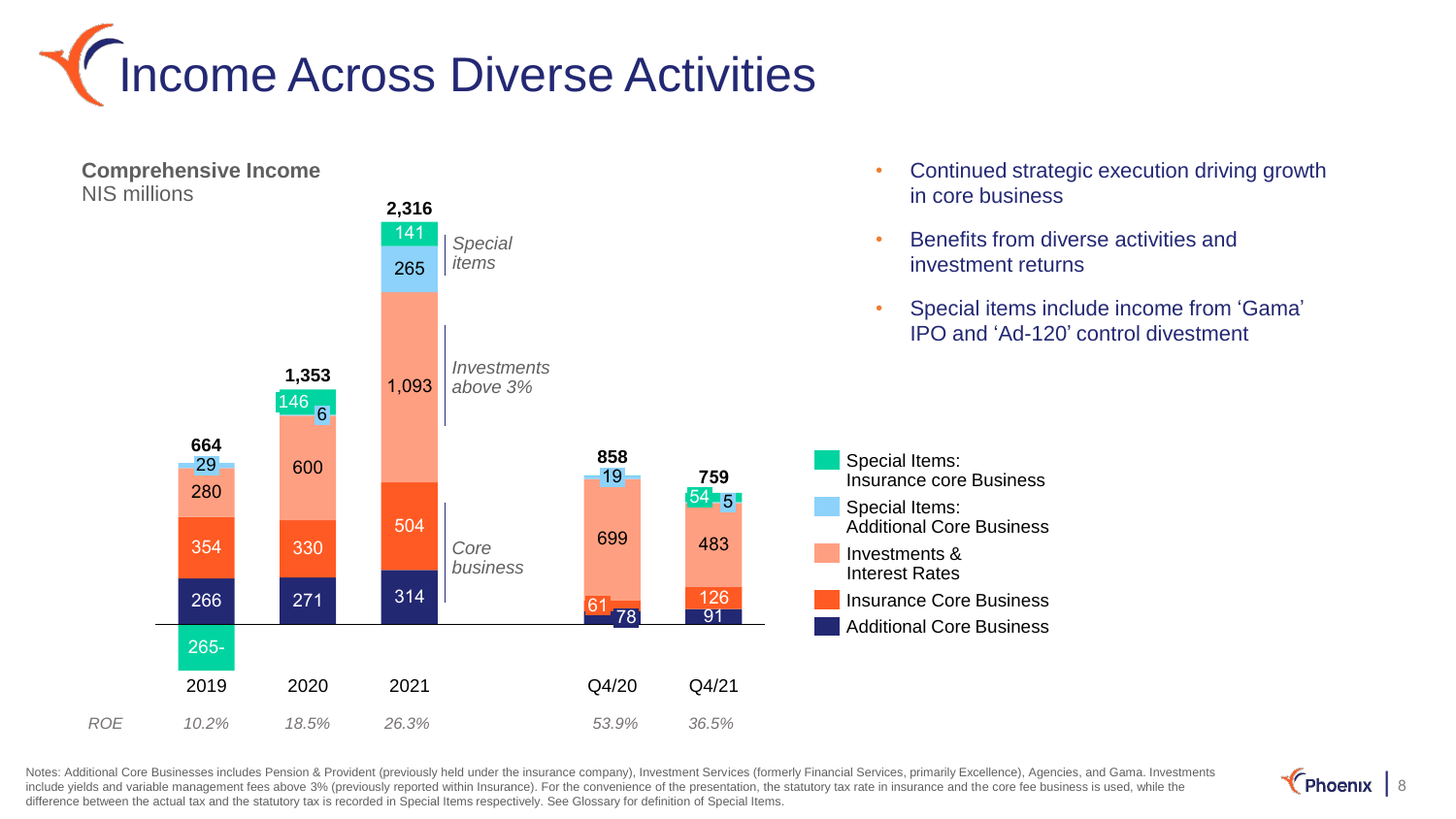



• **Provident –** organic as well as inorganic growth including Halman-Aldubi acquisition with 64 NISb AUM

• **Investment Services –** growth driven by mutual funds, ETFs and alternative funds

• **Insurance, savings policies, and pensions –** organic growth across products driven by monthly contributions and internal yields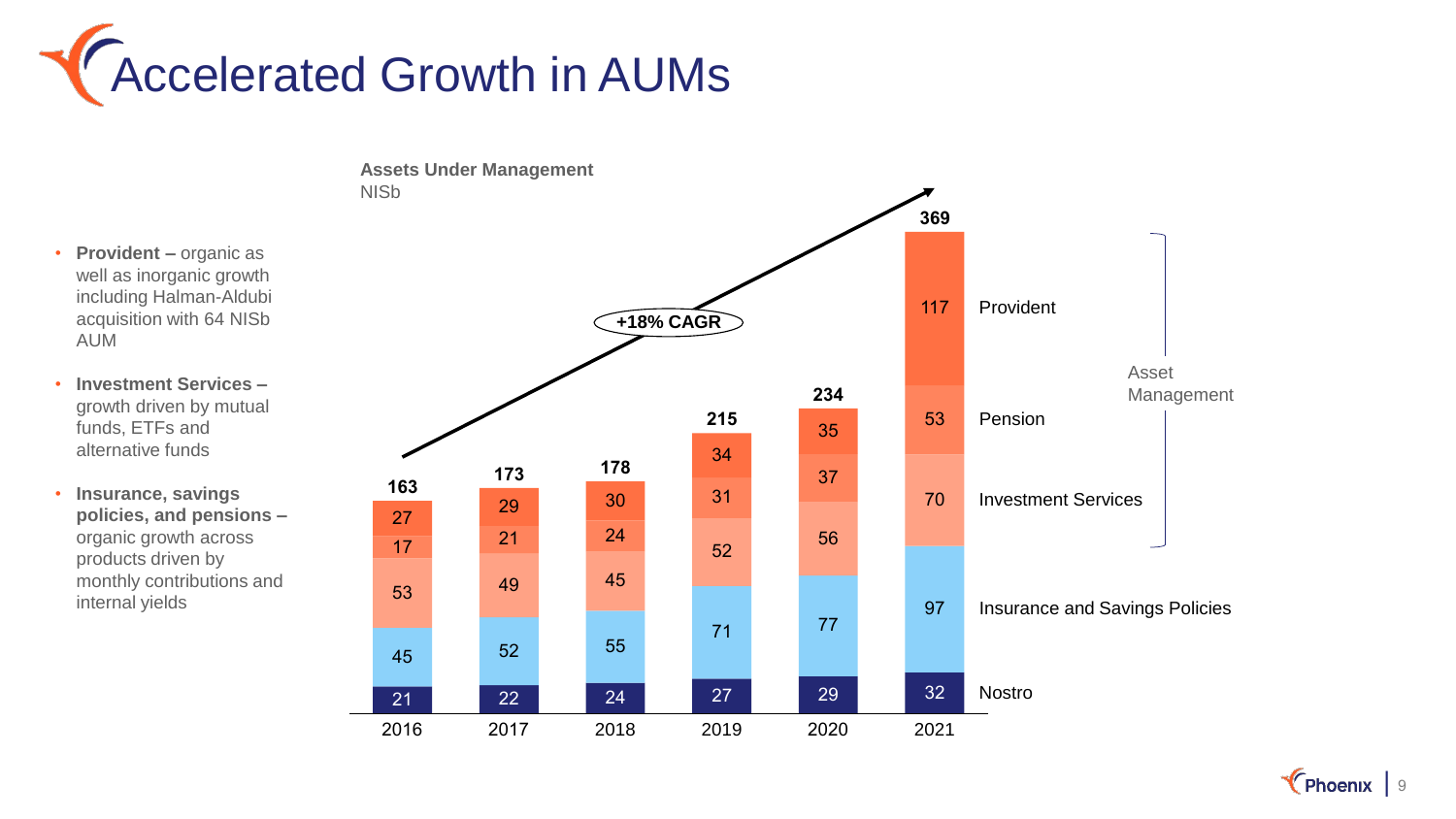





$$
\sqrt{\frac{1}{2}} \text{Phoenix} \mid 10
$$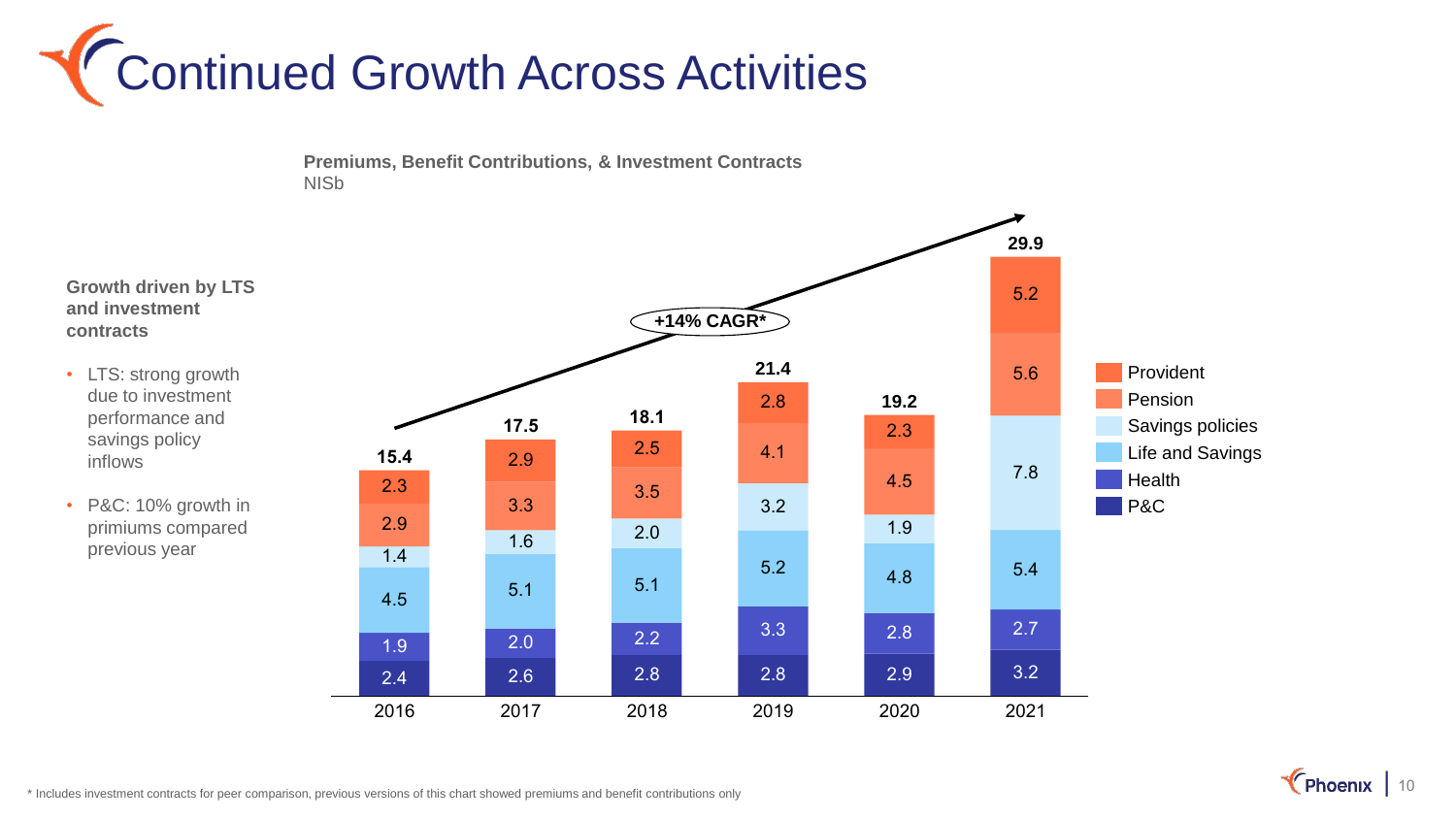## **TEquity Generation and Dividend Distribution**

### **Equity**

- Building economic capital in insurance subsidiary (Solvency)
- Capital deployment for optimization and growth

### **Dividends**

• 30% of comprehensive income

*Analysis under dividend* 

*As reflected in financial* 

*policy 2020-21*

*statements*

- Goal to extend track record of predictable, growing distributions
- *2022 updates: share repurchases counted separately; semi-annual distributions*

### **Shareholders' Equity** NISm



\* Not including dividends distributed after calendar year (e.g, 421 NISm announced in March 2022) and share repurchases; including dividend in kind in 2019

\*\* Calculated based on average shareholders' equity for the beginning and end of the year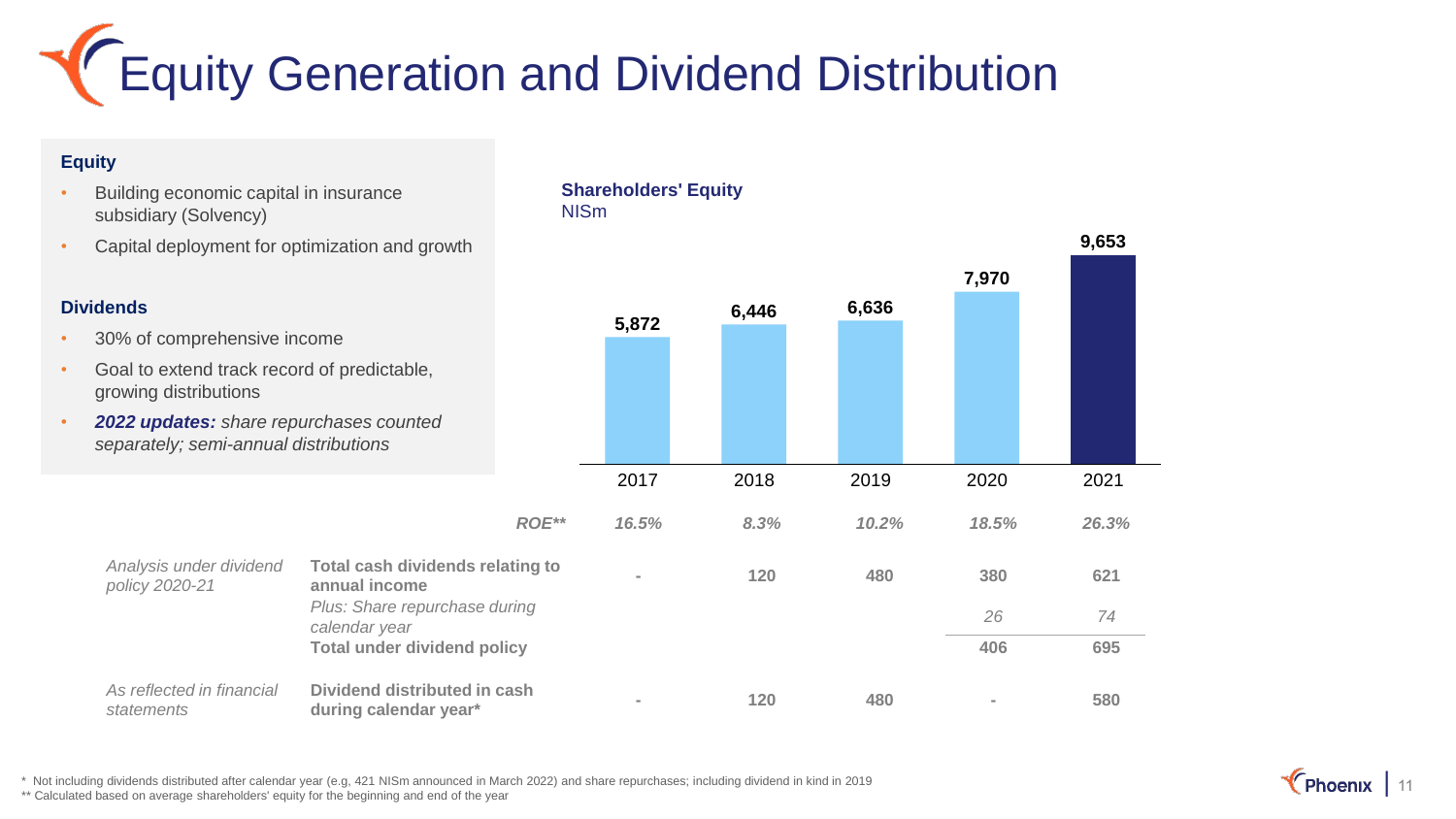

*Quality Businesses: Growth, Income, & Resilience*

- Prepared for volatile environment (e.g., inflation, interest rates, capital markets)
- Built financial resilience, including strong balance sheet, economic capital / robust Solvency, and liquidity
- Focused on high-ROE activities, cash flow, and diversification, supporting clear dividend policy
- Invested in strategic capabilities (people and infrastructure)
- Identified challenges and opportunities
- Assessed and re-affirmed commitments to aspirations and strategy

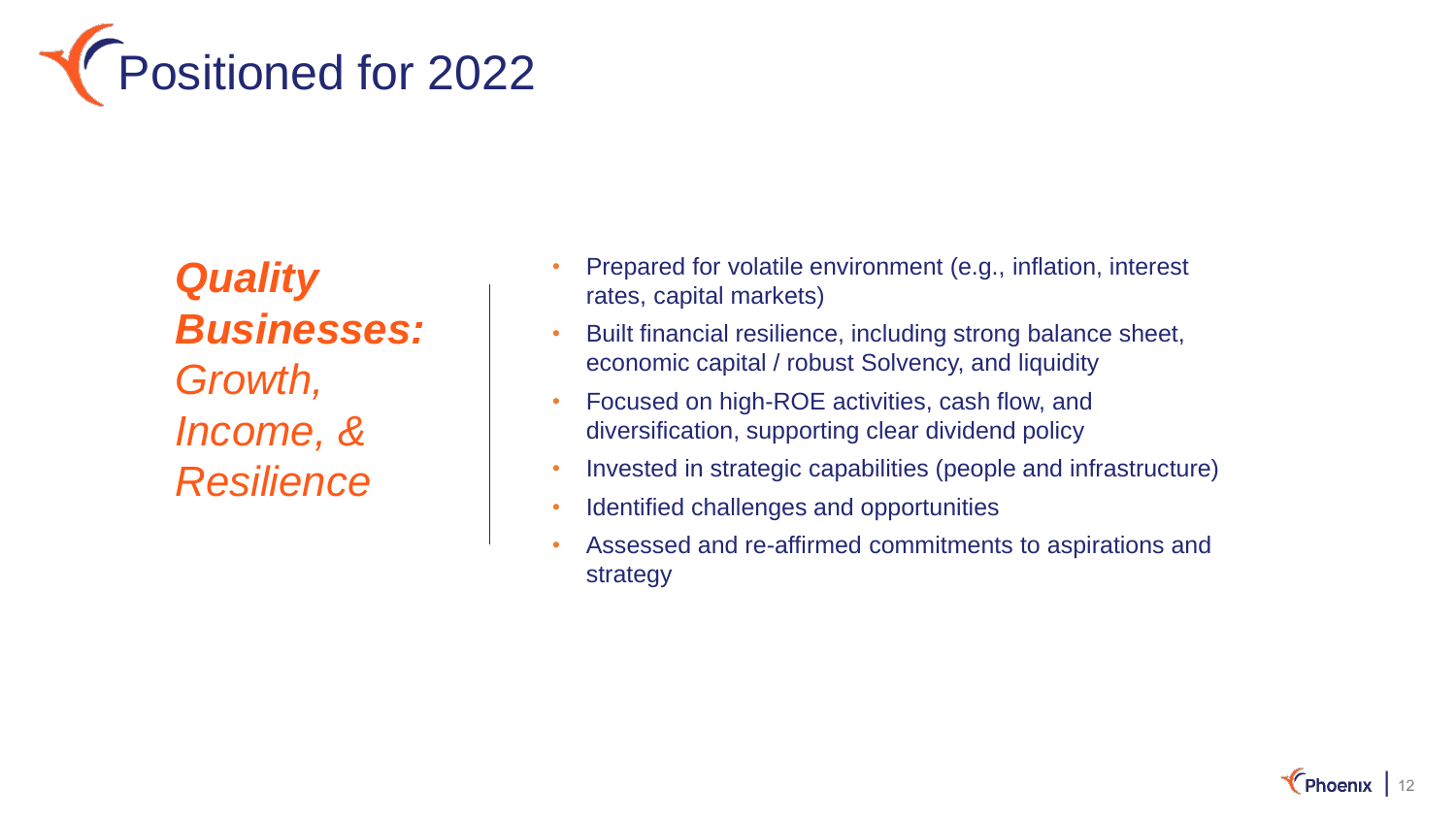



## Agenda > Highlights

### **Strategy & Targets**

Financial Results

Segment Breakdown

Appendix

**Glossary** 



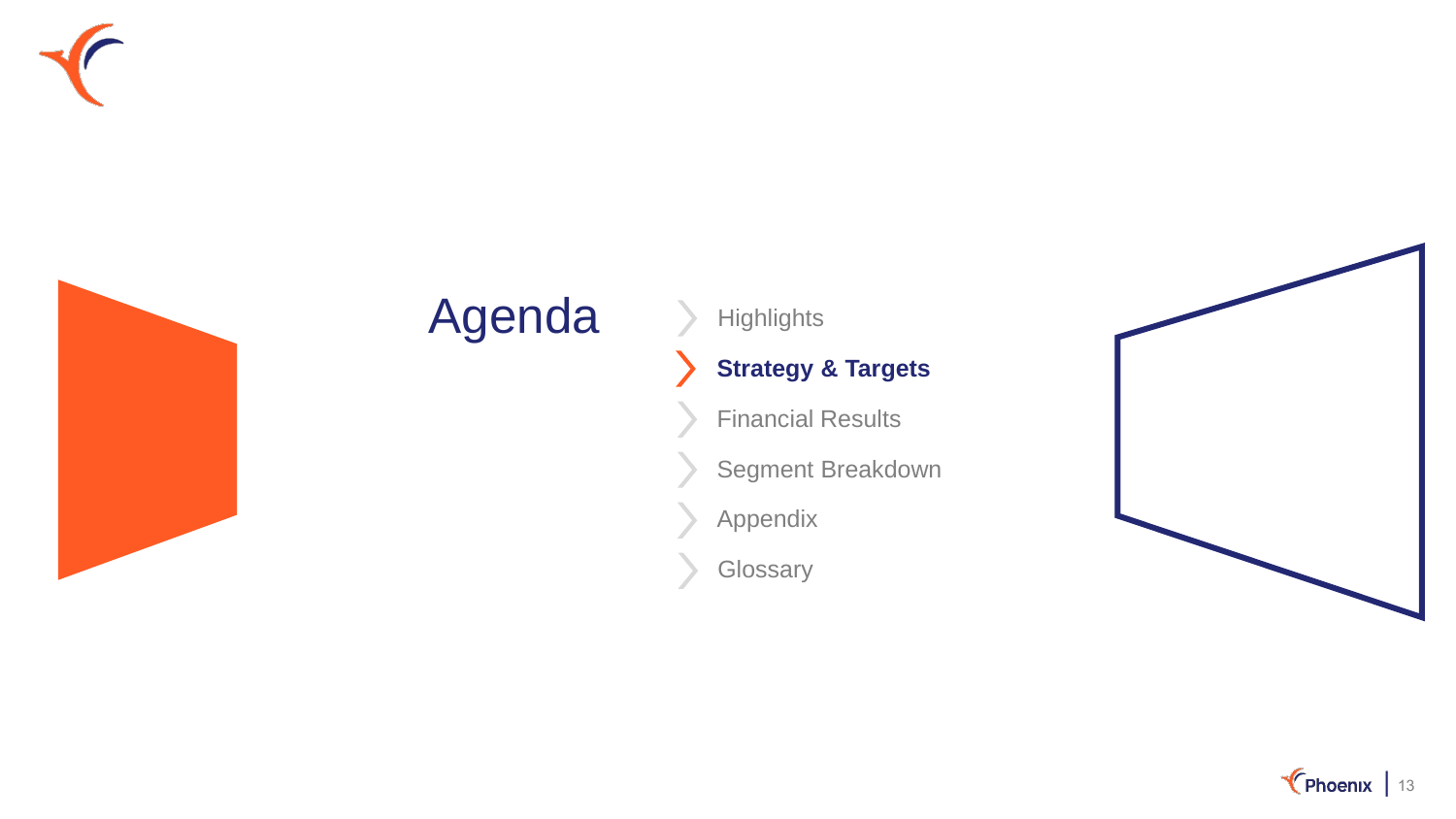

*Value Drivers*

*Growth Engines*

*Insurance*

*Asset Management*

*Distribution (Agencies & More)*

*Credit*

**Accelerated Growth**

Accelerating growth while shifting mix to *high-ROE, capital-efficient businesses* (P&C, asset management, distribution)



**Innovation & Efficiency**

**Deepening** *sustainable competitive advantage* with 1 NISb investments in technology (data, digitization, products) during plan

**Active Management**

Optimizing group portfolio, management, structure, and synergies to *unlock and create value*



### **Capital Management**

Deploying capital against strategic priorities, reducing volatility and ensuring *long-term cashflow generation*

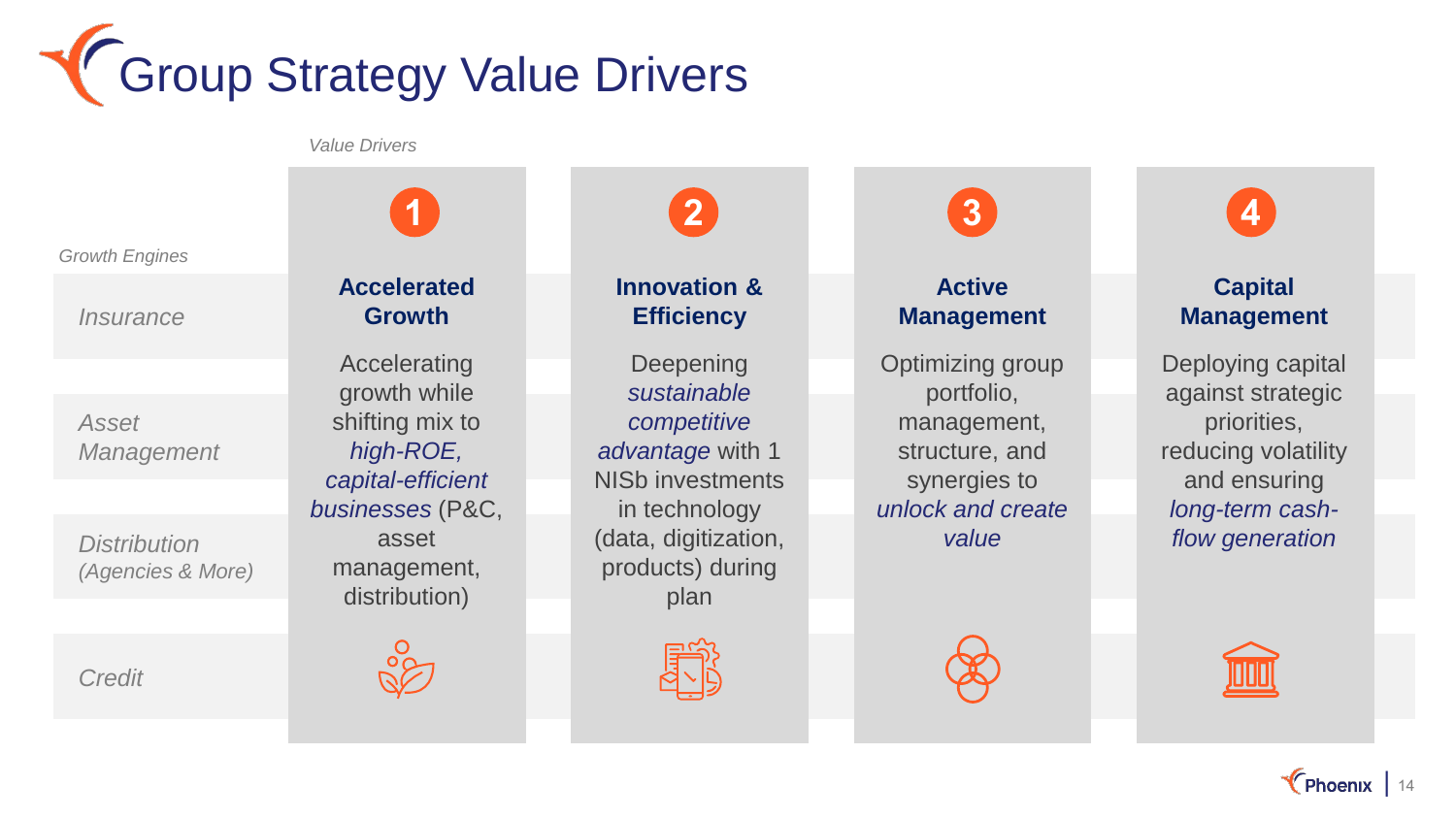## Strategy Execution: Meeting & Exceeding 2021 Milestones

### **1** Accelerated growth in high-ROE activities **2** Innovation and efficiency

- **P&C:** 10% growth in P&C premiums, driven in part by growth in Smart direct car policies (compulsory & property together)
- **Asset management:** Growth in AUMs by 58% from 234 to 369 NISb, including organic and inorganic growth; scaling of alternative funds and distribution capabilities; acceleration of active mutual fund and private client brokerage growth
- **Agencies:** 32% growth in revenue
- **Credit:** 58% growth in Gama credit portfolio
- **Marketing:** group-wide branding initiatives and investment in digital marketing capabilities



- **Technology: (1) Product innovation:** leading electric car insurance market with key international importer agreements (e.g., Tesla, Geely), and launch of key app platforms together with start-up portfolio companies; **(2) Digitization:** Achieving targets in several areas including claims filling, production, files indexing, IVR dynamic routing and OCR solutions; **(3) Data & Analytics:**  machine-learning P&C pricing model implementation; new data analytics models in pilot phase
- **Service:** NPS score improvement by 5 points, from 53 to 58
- **Efficiency:** increase in online users; digital channels account for growing share of inquiries driving fewer incoming calls





### **3** Active portfolio / group management **4** Capital management & Optimization



- **Ad-120:** Divestment of 53% of senior housing business, unlocking posttax income of roughly 270 NISm and positioned with capable partner for accelerated value creation for remaining financial position
- **Halman-Aldubi:** Acquisition of asset manager with 60+ NISb total AUM to capture cost synergies, reach scale, and accelerate value creation
- **Gama:** IPO process completed, unlocking 220 NISm in post-tax income and achieving control to ensure strong leadership and drive growth
- **Agencies:** inorganic as well as organic growth
- **Excellence:** structure optimization and management appointments (announced Q1 2022)
- **Tier 1 Capital:** First Israeli insurance group to issue restricted Tier 1 capital
- **Reinsurance transaction:** Optimize Phoenix insurance equity by using new PHI transaction (Q4 2021)
- **Restructuring of long-term savings:** Transfer of Phoenix pension and provident businesses from insurance subsidiary to Phoenix Holdings, improving Solvency ratio and creating flexibility for growth
- **Dividend:** Cash dividend 621 NISm from 2021 income
- **Real estate restructuring:** Transfer of 49% of the shares of prime Tel Aviv property (Phoeniclass) from Phoenix Investments to Phoenix Insurance

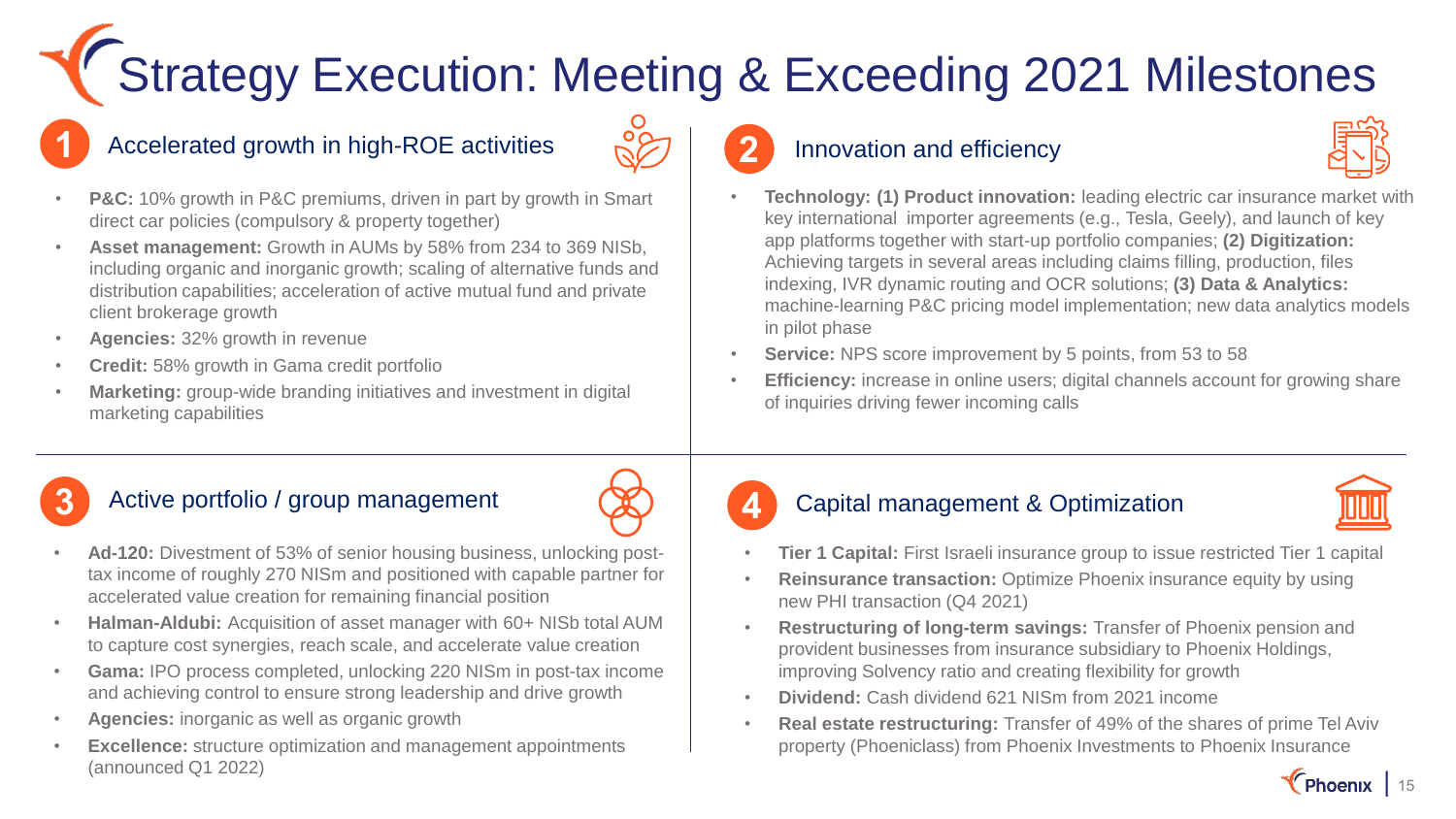# Phoenix Investment Core Capabilities

**Returns - Insurance Nostro / Corporate Account** Percent (nominal)



- Team of over 100 professionals across group, managing corporate account and client assets
- Proactive and proprietary dealflow and sourcing (Partner, Acro, and more)
- Investing in capabilities including international investments and technology platforms
- Group plans based on 3% real returns

### *Investment performance & track record Responsible allocation & risk management*

**Asset Allocation - Insurance Nostro / Corporate Account** Percent (December 31, 2021)



- Balanced asset allocation
- International investments (equity, debt & real estate) with leading partners, co-investments, and direct positions
- Full range of asset classes including fixed income, equities, real estate, and alternatives

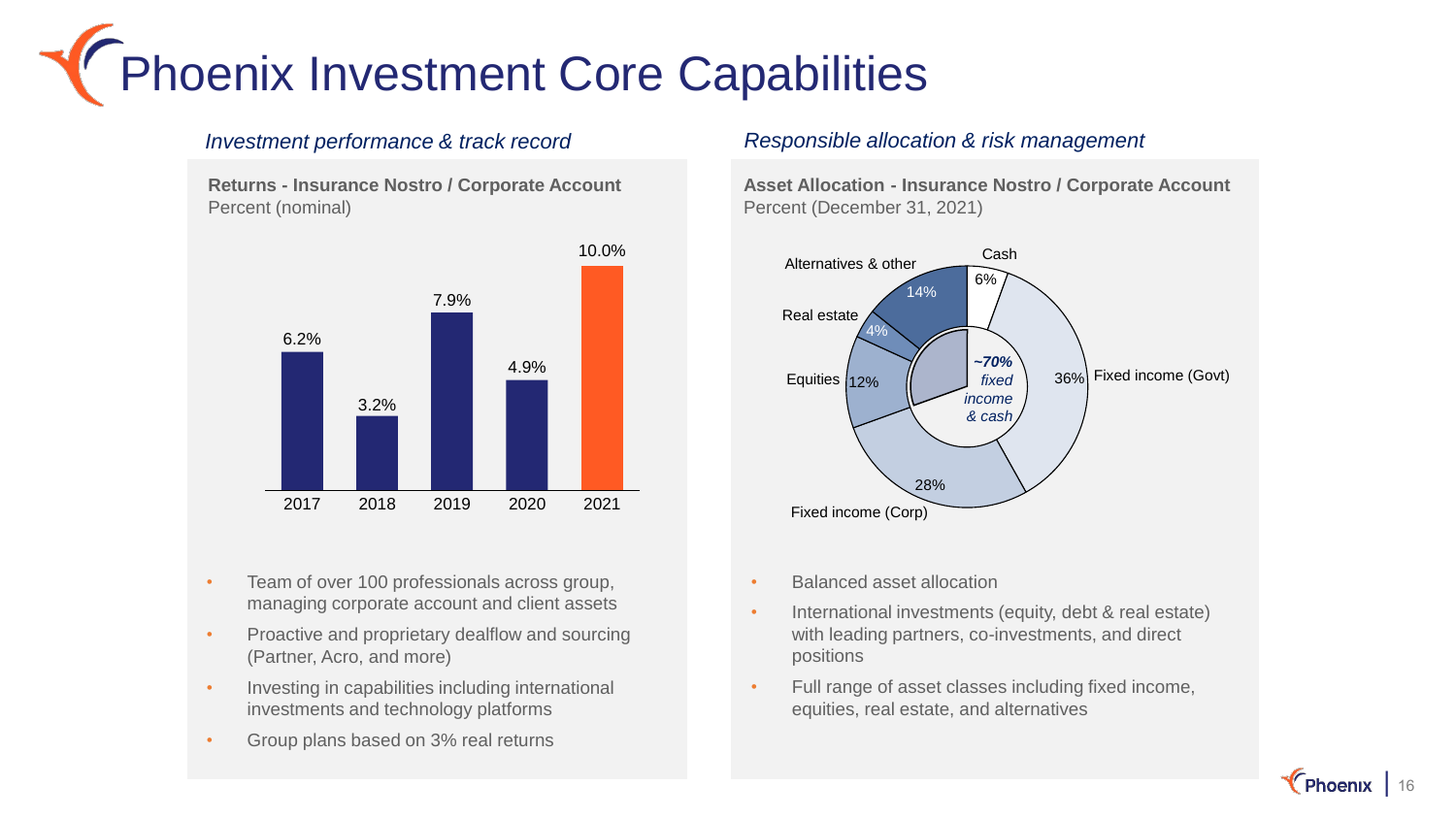# **The Targets: Raising the Bar**

- *Strategic plan for 2020-25, implementation started 2020-21*
- *Built capabilities*
- *Achieved performance milestones*
- *Identified additional market opportunities*









(1) 2019 / 2020 / 2021 annual nominal nostro yields

Note: Mid-term Targets based on 5-year plan 2020-25 and assuming 3% return on investments. ROE target range assumes 3% to 4.8% return on Nostro investments (4.8% based on average actual annual return during 1.10.15-30.9.20). Actual performance will depend on financial markets, macroeconomic growth, industry trends, company performance and other variables

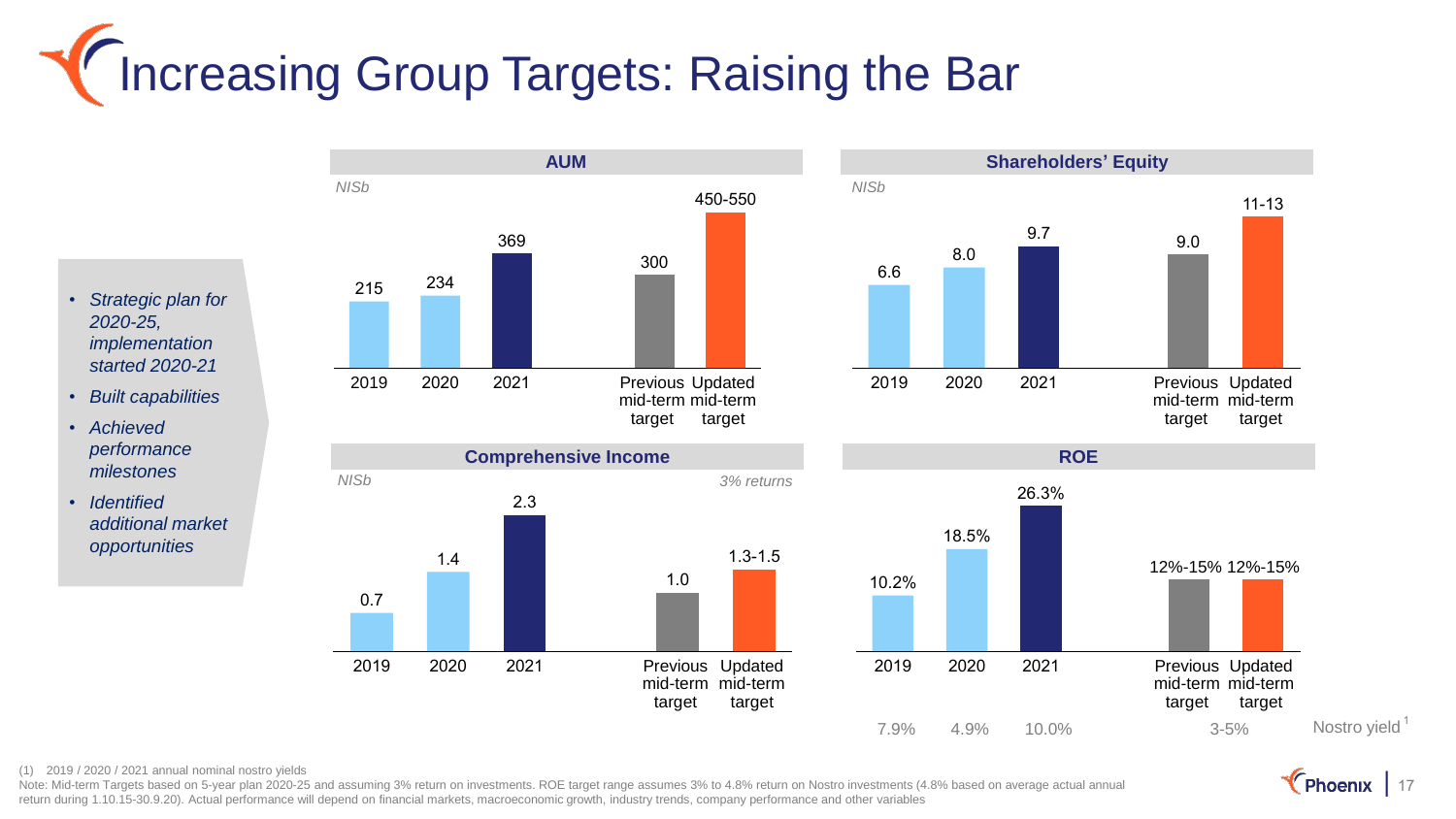# Insurance Core Businesses: Target Drilldown



| <b>P&amp;C</b>  | <b>Health</b>   | Life                |
|-----------------|-----------------|---------------------|
| 4.10%           | 5.57%           | 0.50%               |
| 5.08%           | 5.82%           | 0.49%               |
| 4.40%           | 5.55%           | 0.42%               |
| $3.4 - 3.7%$    |                 | 5.4-5.8% 0.27-0.30% |
| 3.2<br>premiums | 2.7<br>premiums | 97<br><b>AUM</b>    |
|                 |                 |                     |

**Expenses Ratios**<sup>2</sup>





1 Solvency ratio with standard transitional measures; target range based on reduced transitional measures over time

2 Expenses as percent of gross earned premiums (P&C and Health) and AUMs (Life); expenses include general and administrative expenses, as well as other expenses; Health mid-term targets without HMO activity Note: Mid-term Targets based on 5-year plan 2020-25 and assuming 3% return on investments.

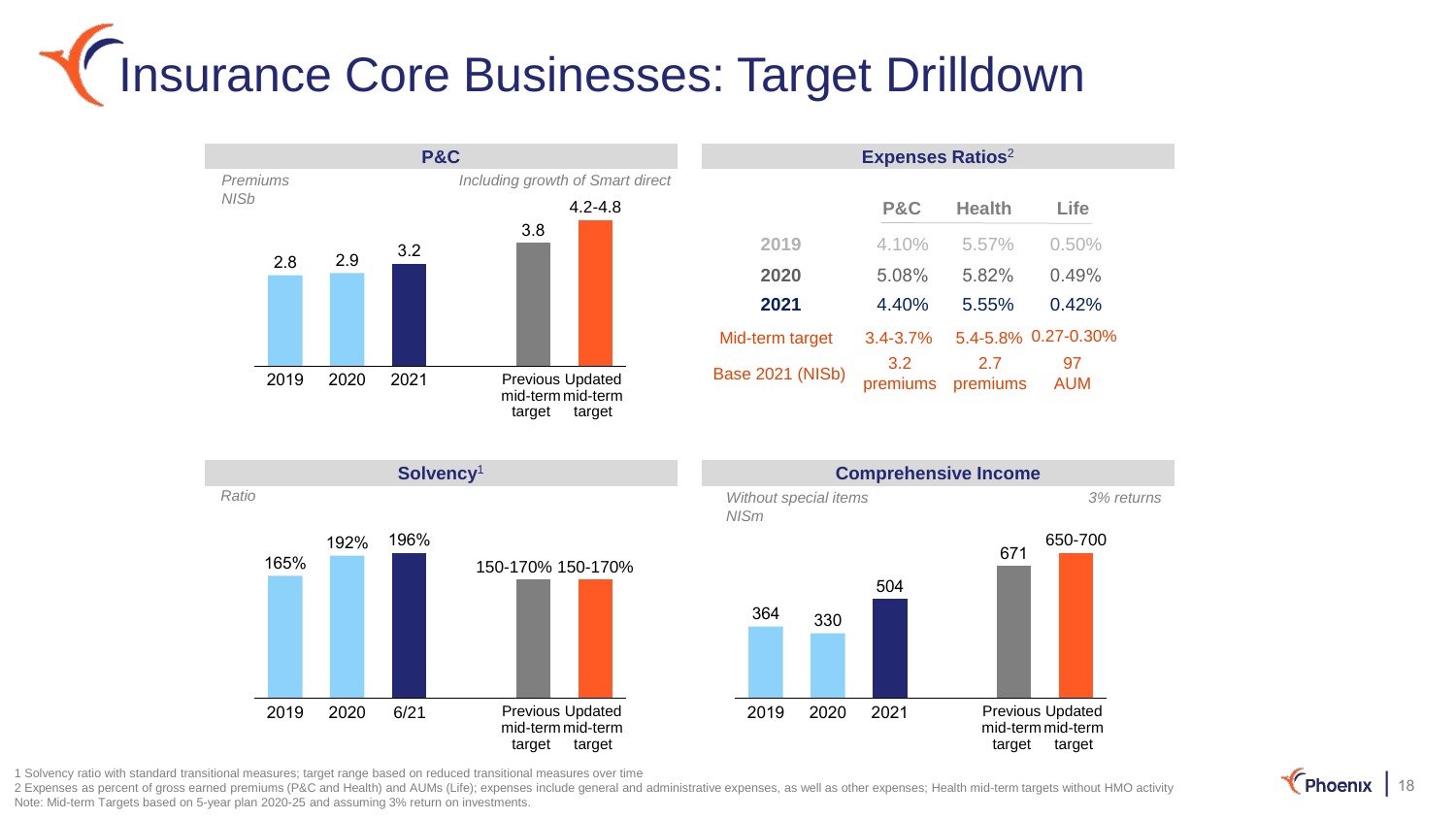# Additional Core Businesses: Target Drilldown









- *Updated targets reflecting organic opportunities*
- *Ongoing preparation of detailed plan and targets for credit business*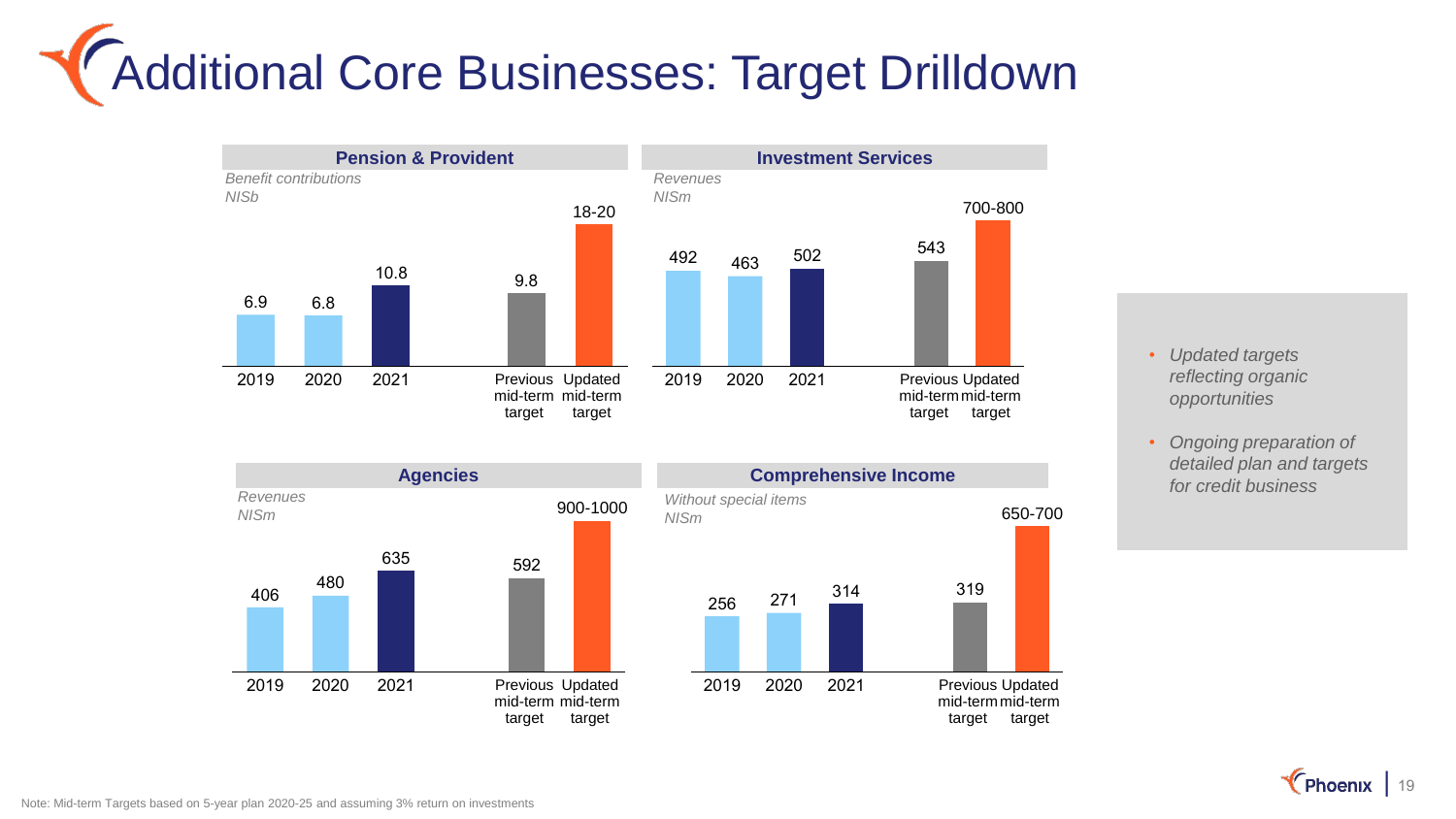# Strategic ESG Initiatives Across Group

- Long-term **strategic program** with multi-year workplan
- Covering **full activities**
	- Organization footprint
	- Investments
	- Products & solutions
- Broad **infrastructure** for proactive management and transparent measurement and communications
- **Oversight** by board of directors ESG committee

# *Environment*

Integration into investment processes; identification of relevant environmental and climate risks; promotion of values and services; optimization of organizational footprint

# *Social*

Responsible employee policies (e.g., diversity, promotion, concern); improved service through digitization (including customers, agents, and partners); community involvement

*Governance*



Best practice structure and processes; transparency; ethics; group as example for invested companies

Full ESG report to be published in Q2 2022

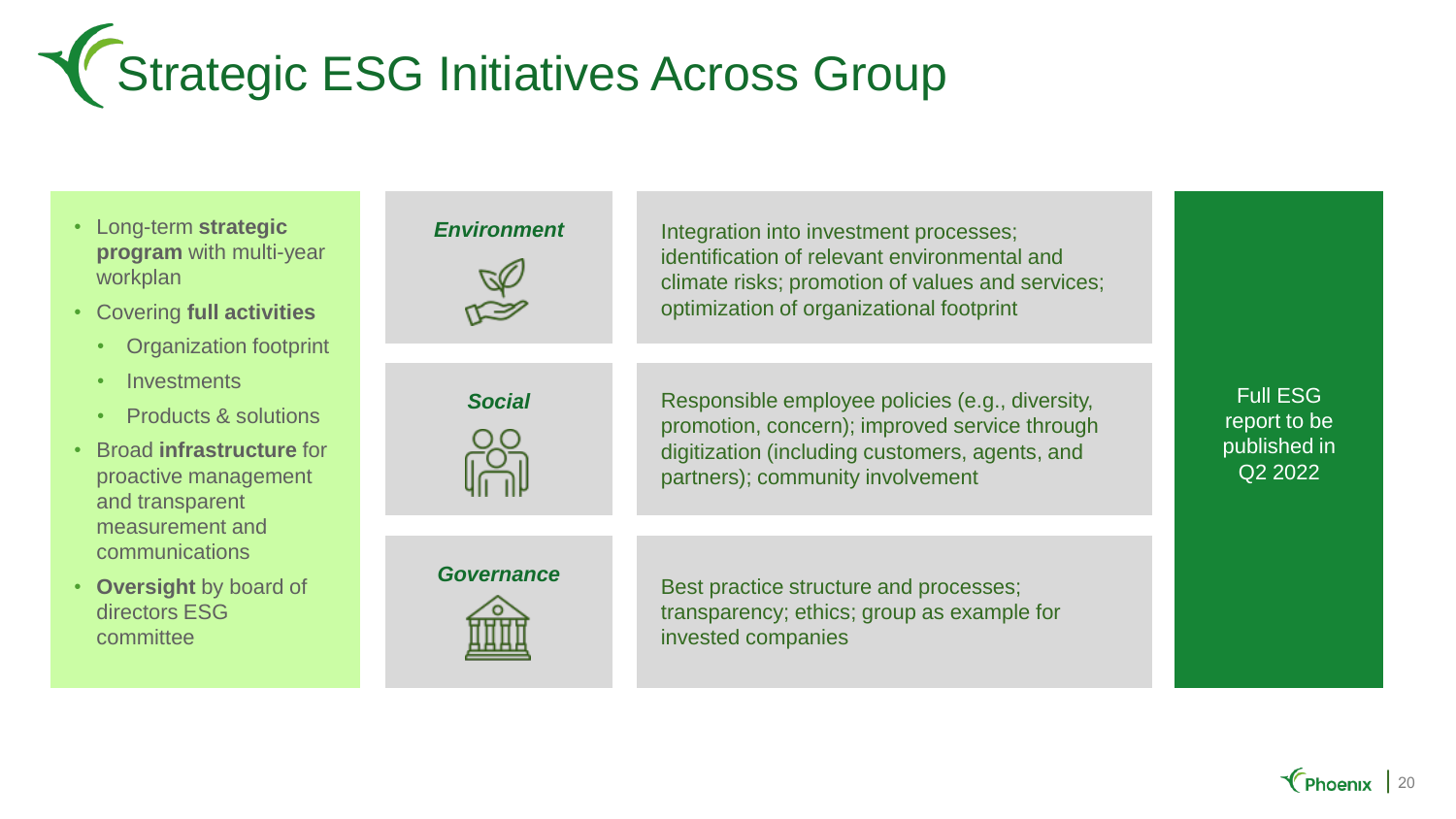



## Agenda > Highlights

Strategy & Targets

### **Financial Results**

Segment Breakdown

Appendix

**Glossary** 



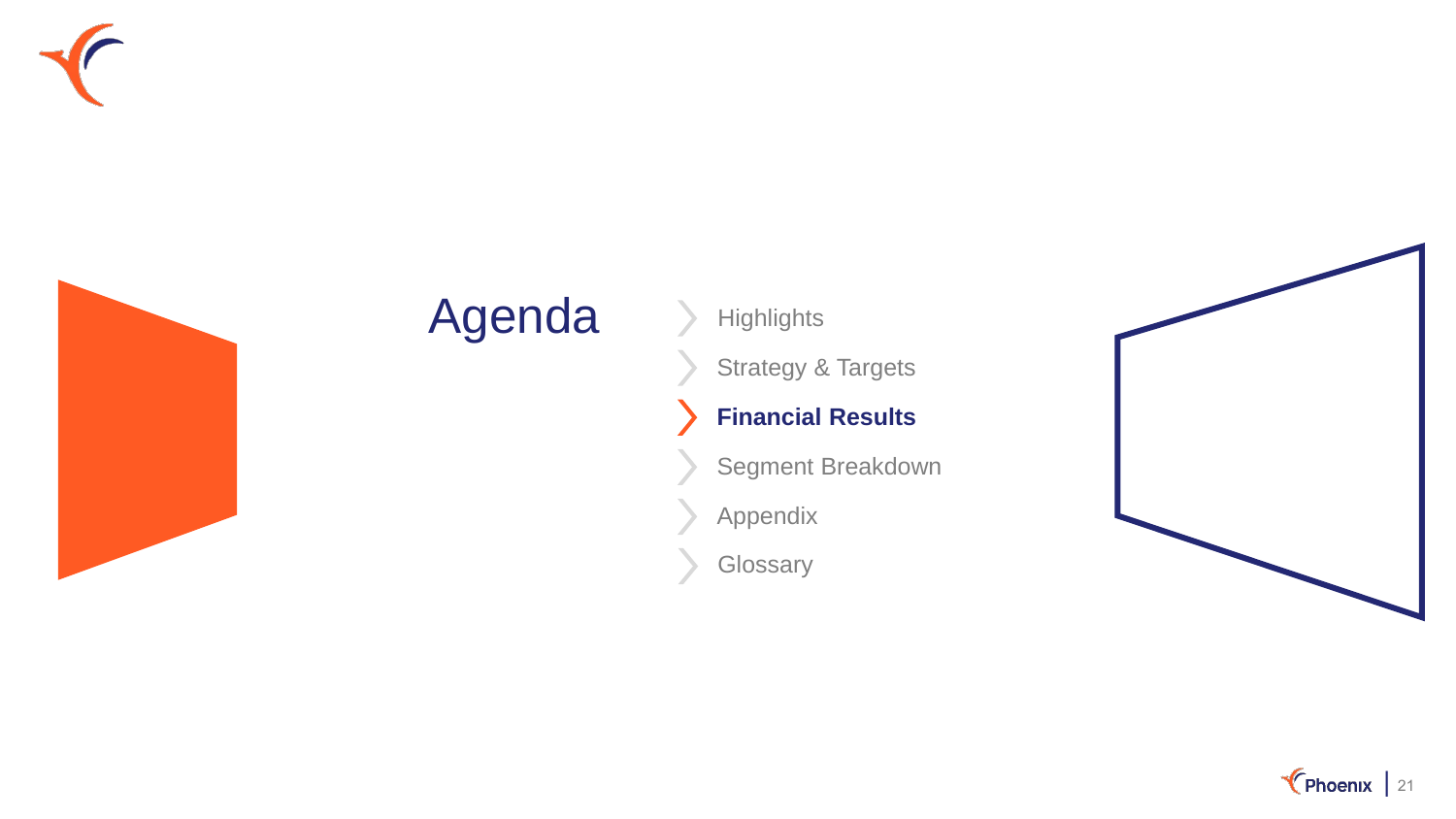



Note: Pension and Provident segment previously held under Phoenix Insurance and reported within Life; Investment Services segment previously called Financial Services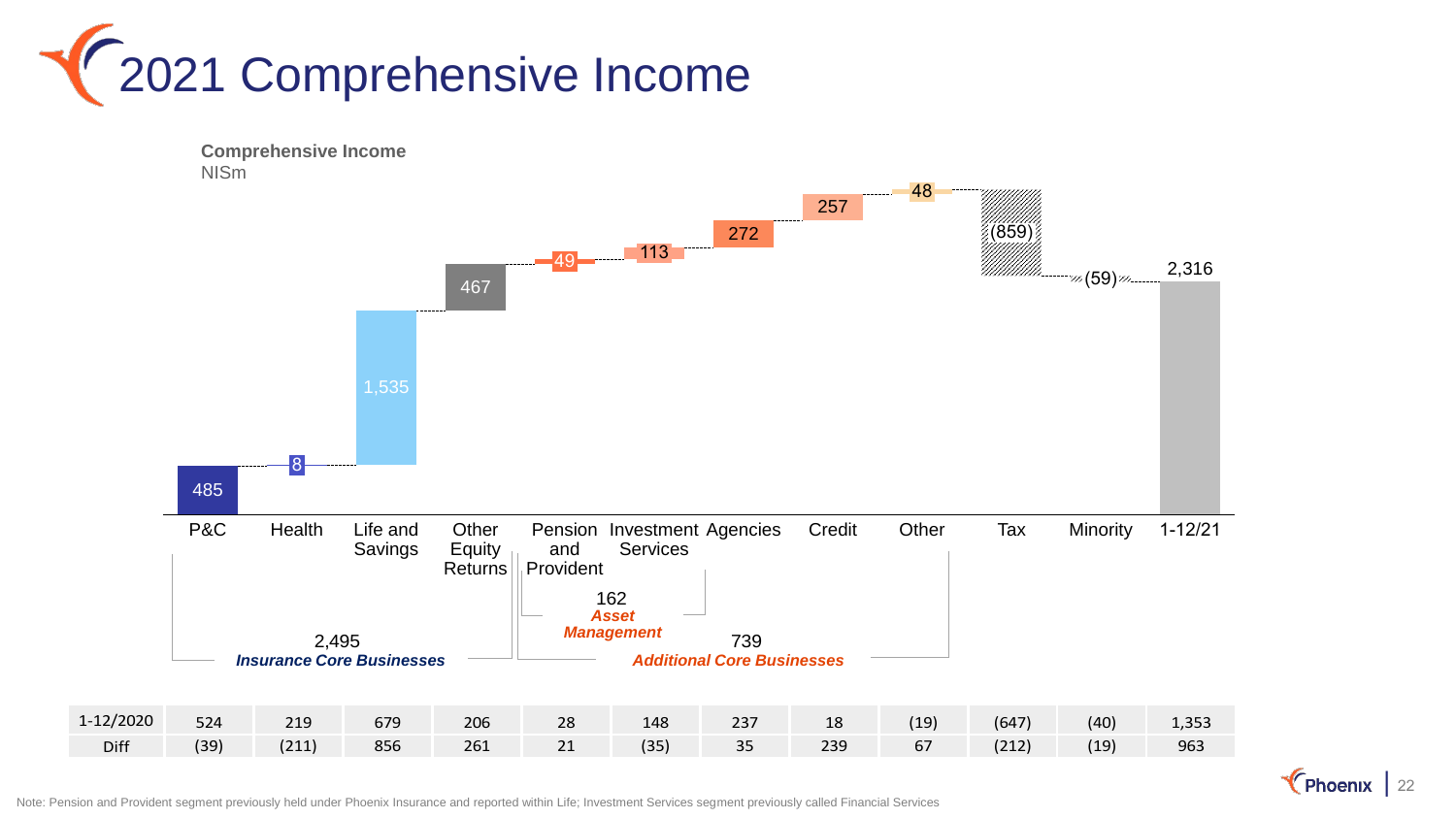# 2021 Operational PBT Breakdown

169 132 231 400 859 168 2,316 285 343 1,088 123 200 37 13 90 Pension Investment Agencies Credit Services Insurance **Underwriting** Profit and Provident 51 Interest **712** Special Items 59 Minority Total profit 1-12/21 (131)<sup>19</sup> Comprehensive Income Tax Investment Income (\*)  $12 - 4$ **)112( Other 1,770 3,234 Comprehensive Income Before Tax** NISm *Profit from operations Capital market & other influence* P&C Life and Savings Health Other Equity Returns Pension and provident Investment Services Agencies **Credit Other** 1-12/2020 496 28 145 179 18 1 759 154 260 2,040 1,176 2,058<br> **Profit from operations**<br>
2/2020 496 28 145 179 18 1 759 154 260 2,040<br>
20ff 216 23 (13) 52 19 12 1,011 (266) 140 1,194

(\*) Investment income and variable management fees above 3% annual return (previously reported within insurance underwriting) and after offsetting the guaranteed yield to policyholders and interest expenses Note: Pension and Provident segment previously held under Phoenix Insurance and reported within Life; Investment Services segment previously called Financial Services. See segment breakdowns for further details per segment Special Items breakdown, see Appendix

 $\sqrt{\phantom{a}}$  Phoenix | 23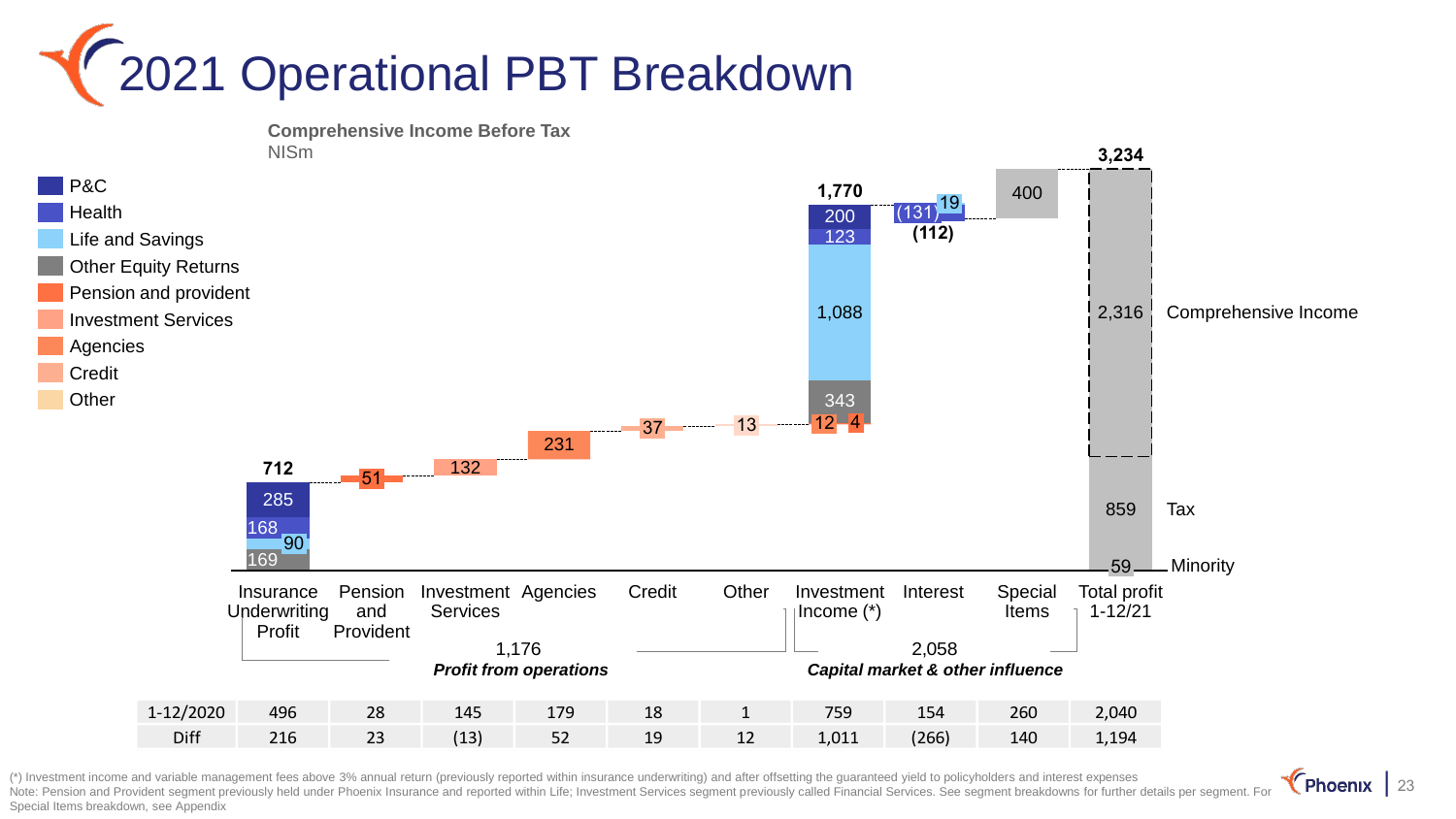





Thoenix 24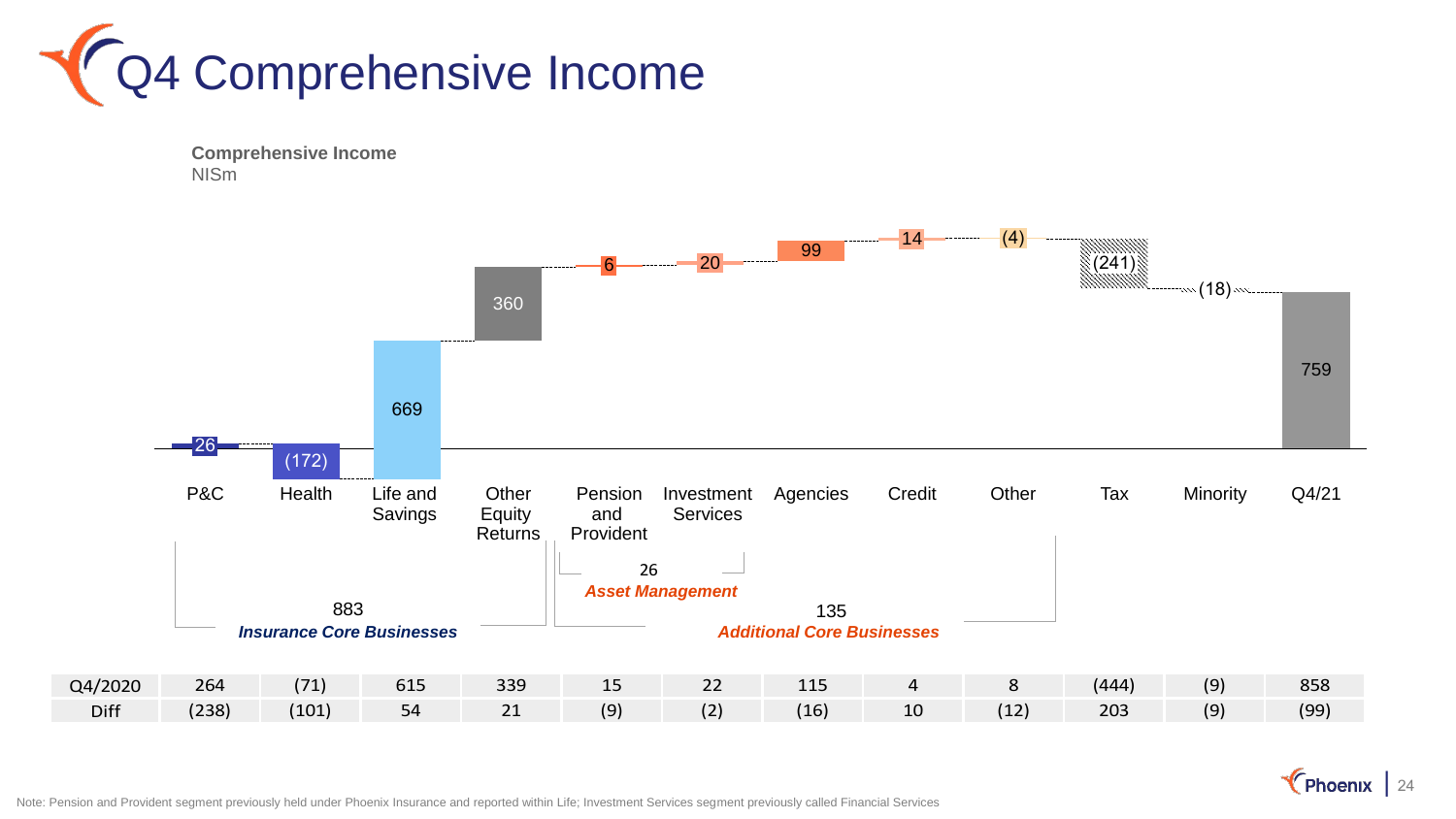





(\*) Investment income and variable management fees above 3% annual return and after offsetting the guaranteed yield to policyholders (123 NISm) and interest expenses Note: Pension and Provident segment previously held under Phoenix Insurance and reported within Life; Investment Services segment previously called Financial Services. For Special Items breakdown, see Appendix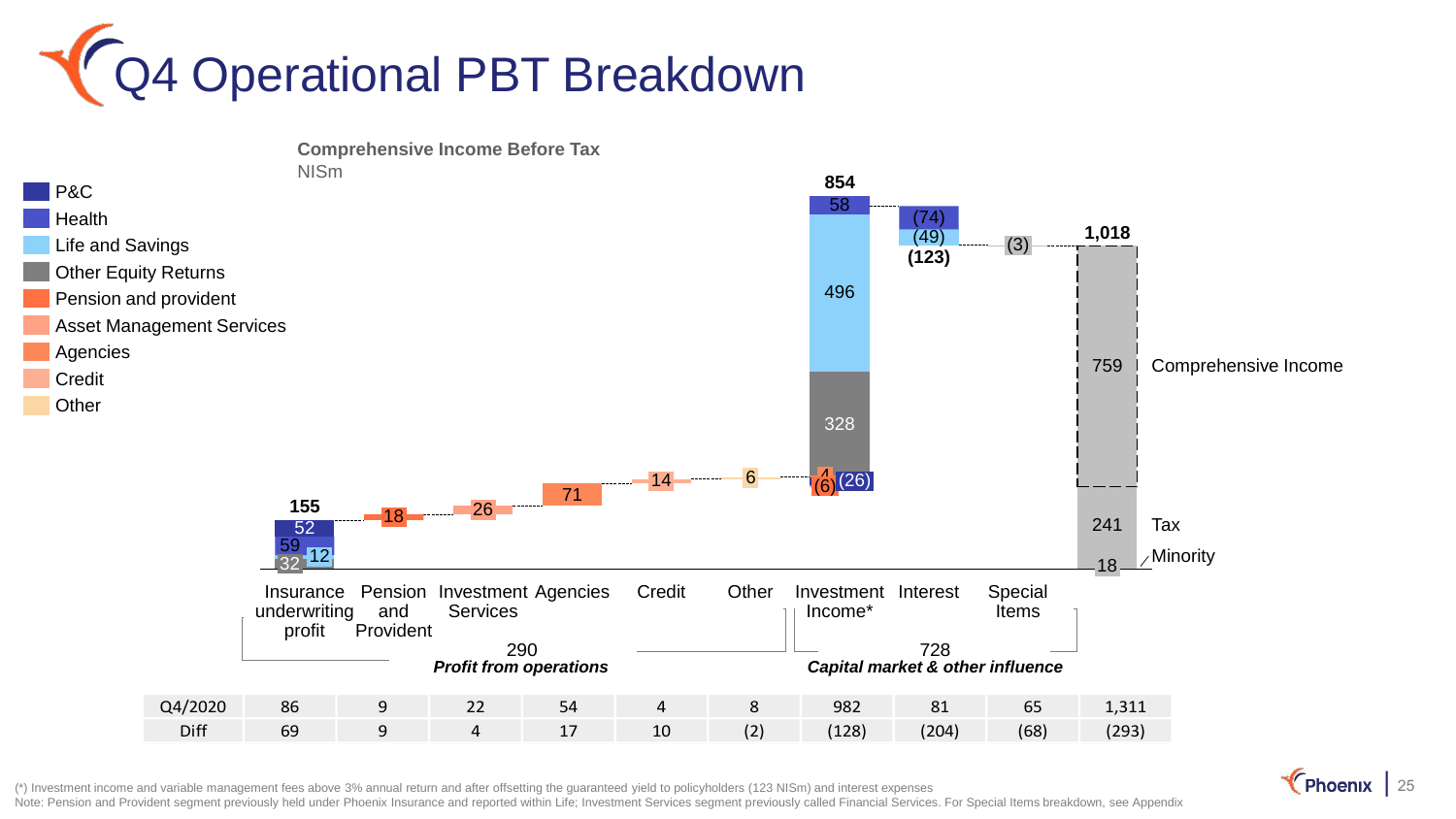Financial Resilience for Challenges & Opportunities

### **Accounting Profit**

- Increase in comprehensive income in 2021
- Exposures include capital markets, interest rates, and inflation that can impact accounting volatility
- Preparing for **IFRS-17**  implementation in 2023-24, which is expected to reduce volatility

### **Economic Capital (Solvency)**

- **196% Solvency II ratio with transitional** measures (standard model) as of June 30, 2021 (pro forma for 300 NISm dividend from Phoenix Insurance to Phoenix Holdings in Q4 2021)
- As per Israeli regulatory guidance, Solvency II analysis as of December 31, 2021 is expected to be published in **May 2022**
- **Reinsurance transaction** relating to disability backbook completed during Q4, 2021, with expected positive Solvency impact of roughly 7%
- Phoenix Insurance announced 500 NISm dividend distribution to Phoenix Holdings post report date, to be distributed in April 2022; Phoenix Insurance expects to at least meet **solvency target range of 150-170%** (with transitional measures) post distribution

### **Liquidity (Phoenix Holdings)**

### Sources of **cashflow**

- Phoenix Insurance dividend policy of 30-50% of comprehensive income, in line with solvency target range
- Pension and Provident Funds
- Investment Services
- Agencies
- Liquidity at holding level, including Phoenix Insurance Tier 1 capital notes

**Main financial ratios** (expanded Solo) as of December 31, 2021

- Net current financial assets (less current financial liabilities) 940 NISm
- Net financial debt 200 NISm
- $LTV \sim 2\%$ <sup>\*</sup>

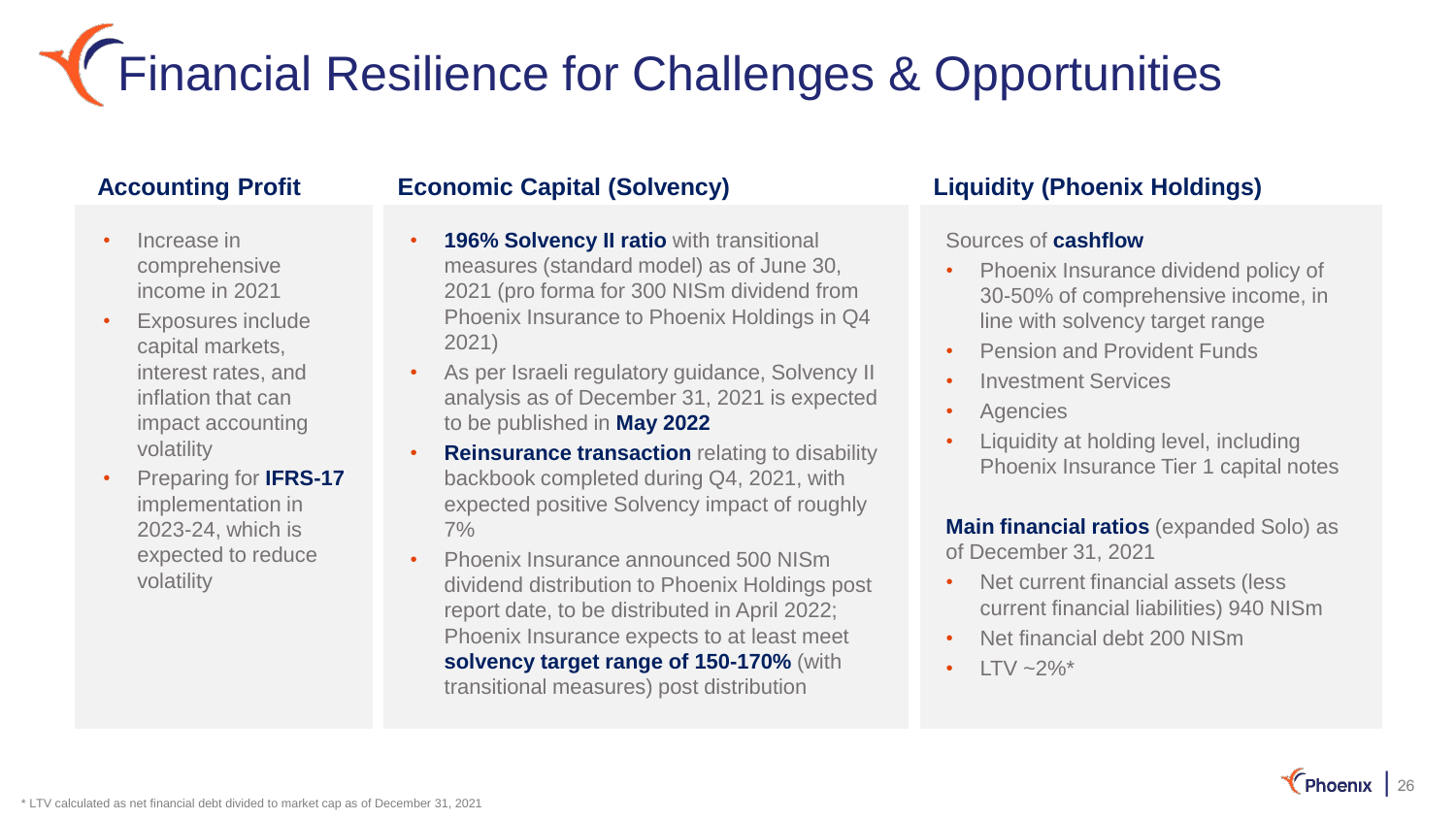

### **Balance Sheet Highlights** (as of December 31, 2021)

| <b>Phoenix Holdings NISm</b>                        |         | 31/12/2021 31/12/2020 Difference |         |        |
|-----------------------------------------------------|---------|----------------------------------|---------|--------|
| Cash                                                | 2,154   | 1,546                            | 608     |        |
| Intangible Assets                                   | 2,775   | 2,017                            | 758     | Note 1 |
| Deferred acquisition costs                          | 2,011   | 1,713                            | 298     | Note 2 |
| Investments in associates                           | 1,346   | 757                              | 589     | Note 3 |
| Investment property - other                         | 1,125   | 2,729                            | (1,604) | Note 4 |
| Credit for purchase of securities                   | 2,550   |                                  | 2,550   | Note 5 |
| <b>Other Assets</b>                                 | 5,804   | 5,118                            | 686     |        |
| Other Financial Investments                         | 28,698  | 27,250                           | 1,448   |        |
| Assets for yield-dependent contracts                | 97,117  | 78,034                           | 19,083  |        |
|                                                     |         |                                  |         |        |
| <b>Total Assets</b>                                 | 143,580 | 119,164                          | 24,416  |        |
|                                                     |         |                                  |         |        |
| <b>Financial liabilities</b>                        | 8,813   | 7,044                            | 1,769   | Note 6 |
| Liabilities in respect of non-yield-dependent       |         |                                  |         |        |
| insurance contracts and investments contracts       | 25,113  | 23,470                           | 1,643   |        |
| Liabilities in respect of yield-dependent insurance |         |                                  |         |        |
| contracts and investments contracts                 | 95,629  | 76,857                           | 18,772  |        |
| <b>Other Liabilities</b>                            | 4,102   | 3,711                            | 391     |        |
| Total equity                                        | 9,923   | 8,082                            | 1,841   |        |

Notes:

- 1. Intangible assets increase mainly due to Gama control purchase and Halman-Aldubi acquisition (goodwill and other)
- 2. DAC increase mainly from new sales in Provident & Pension and Life segments
- 3. Investment in investees increase primarily due to the sale of control of 'Ad-120' which is treated as an investee company rather than consolidated
- 4. Investment property other decrease mainly due to sale of control of 'Ad-120'
- 5. Credit for purchase of securities profit due to acquisition of control in 'Gama' and initial consolidation
- 6. Financial liabilities increase resulting from Gama consolidation, expansion of bonds (Series 4 & 5), and as a result of issuance of RT1; decrease as a result of ending 'Ad-120' consolidation and REPO payment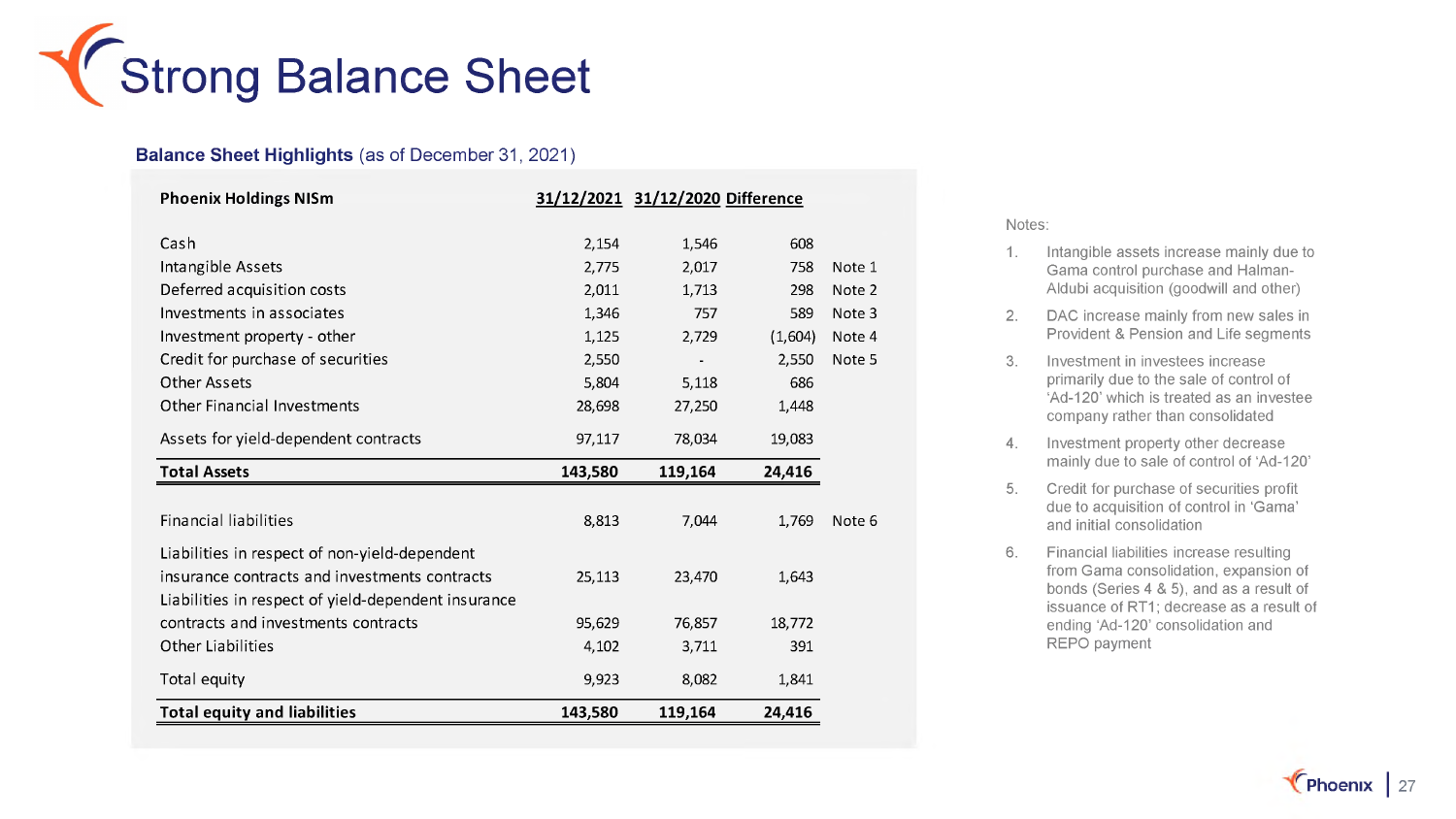



## Agenda > Highlights

Strategy & Targets

Financial Results

### **Segment Breakdown**

Appendix

**Glossary** 



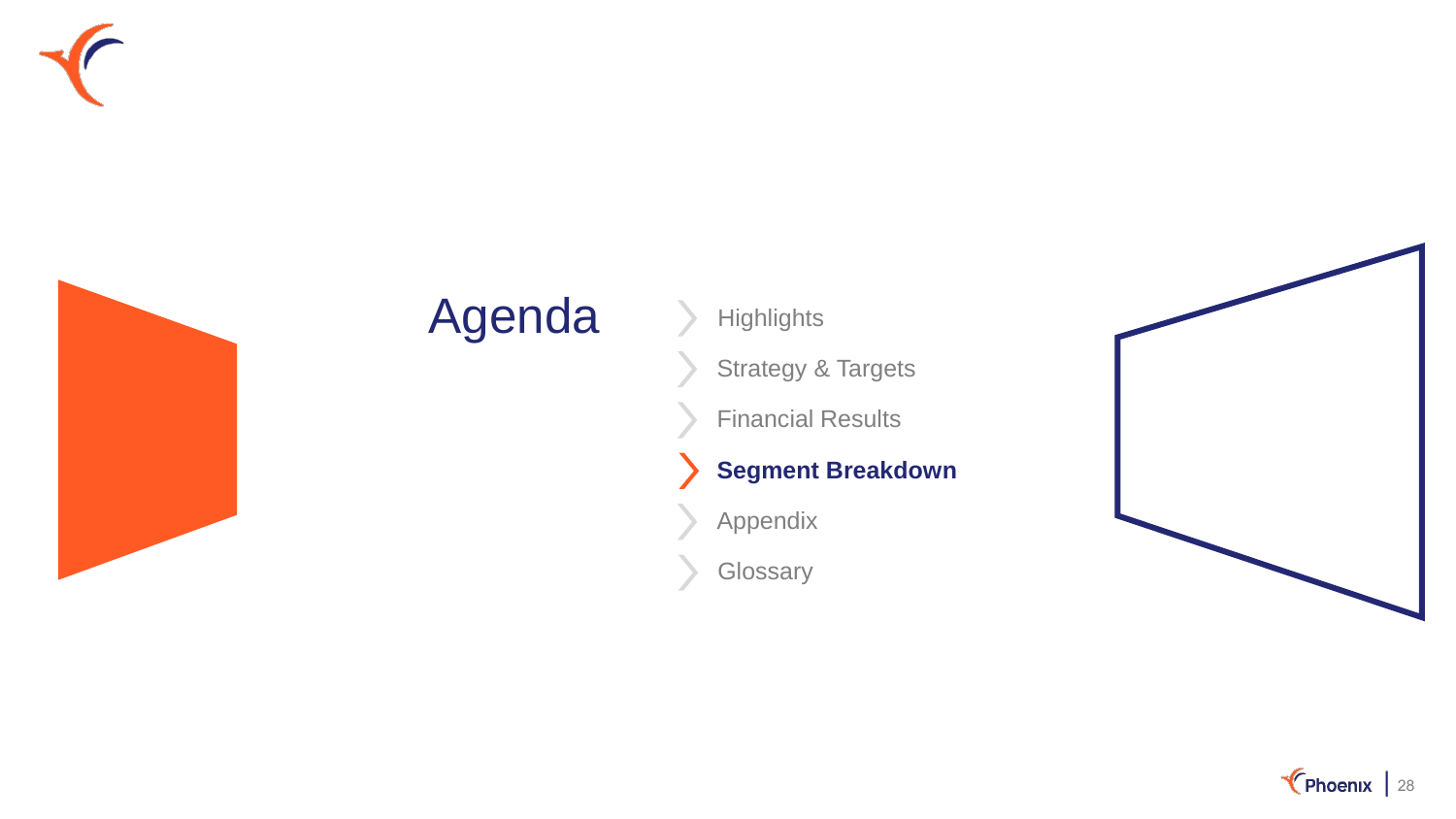



- 10% growth in premiums, driven by agencies and Smart direct business • Implemented data-driven pricing model based on machine learning
- However, motor profitability impacted by fast & strong cyclical changes in frequency and severity (global & Israel)
- Cyclical trends create opportunities for well-positioned players who have capabilities (technology, data & analytics, infrastructure, people)

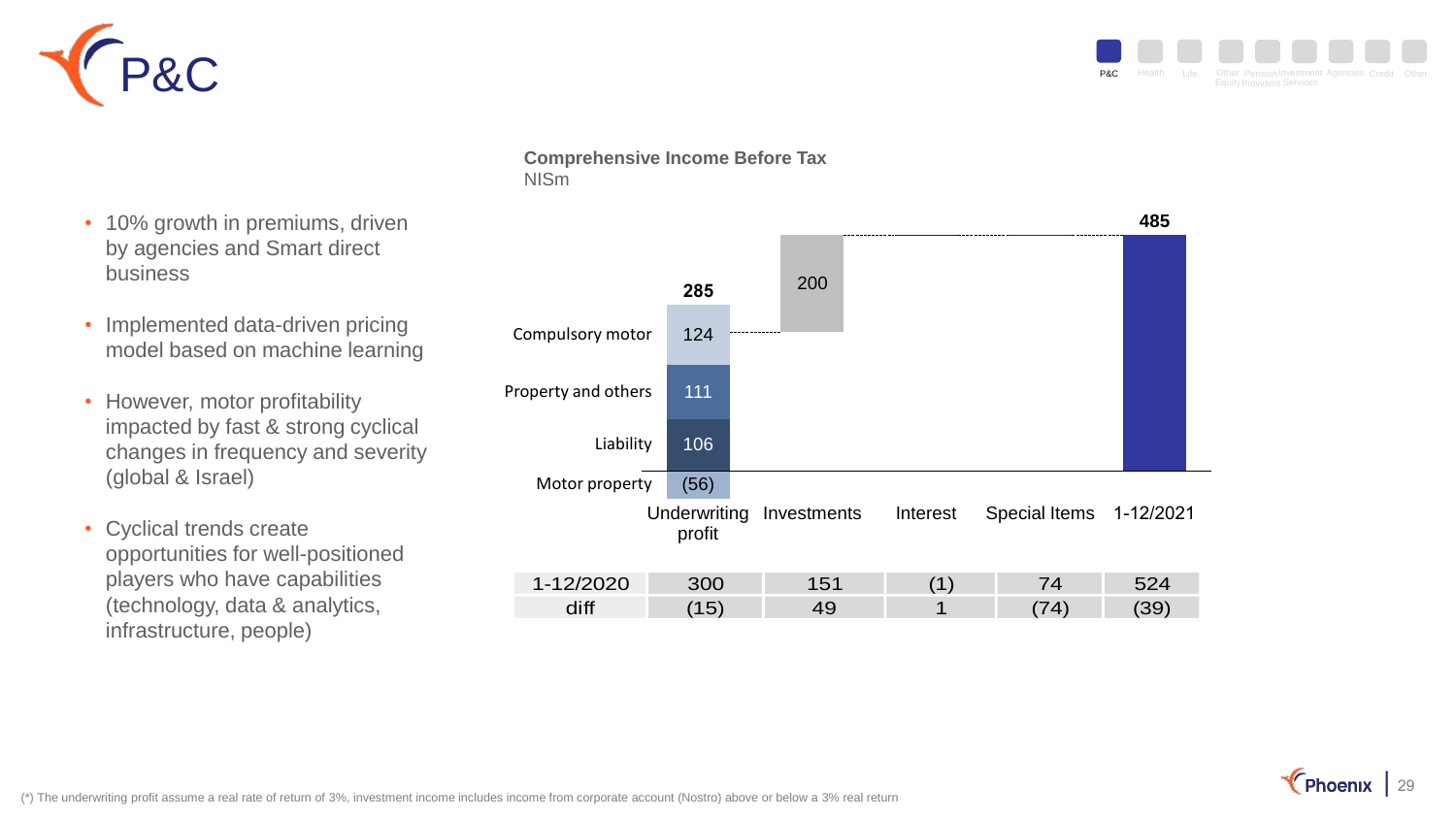



- Decrease in profit mainly due to special items negative effect of 152 NISm, due to 292 NISm in assumption and model changes and offset by 121 NISm positive influence of 'Ad-120' income from transaction
- Improvement in investment was offset by the interest effect (post illiquidity premium update which decreased the effect by 300 NISm)



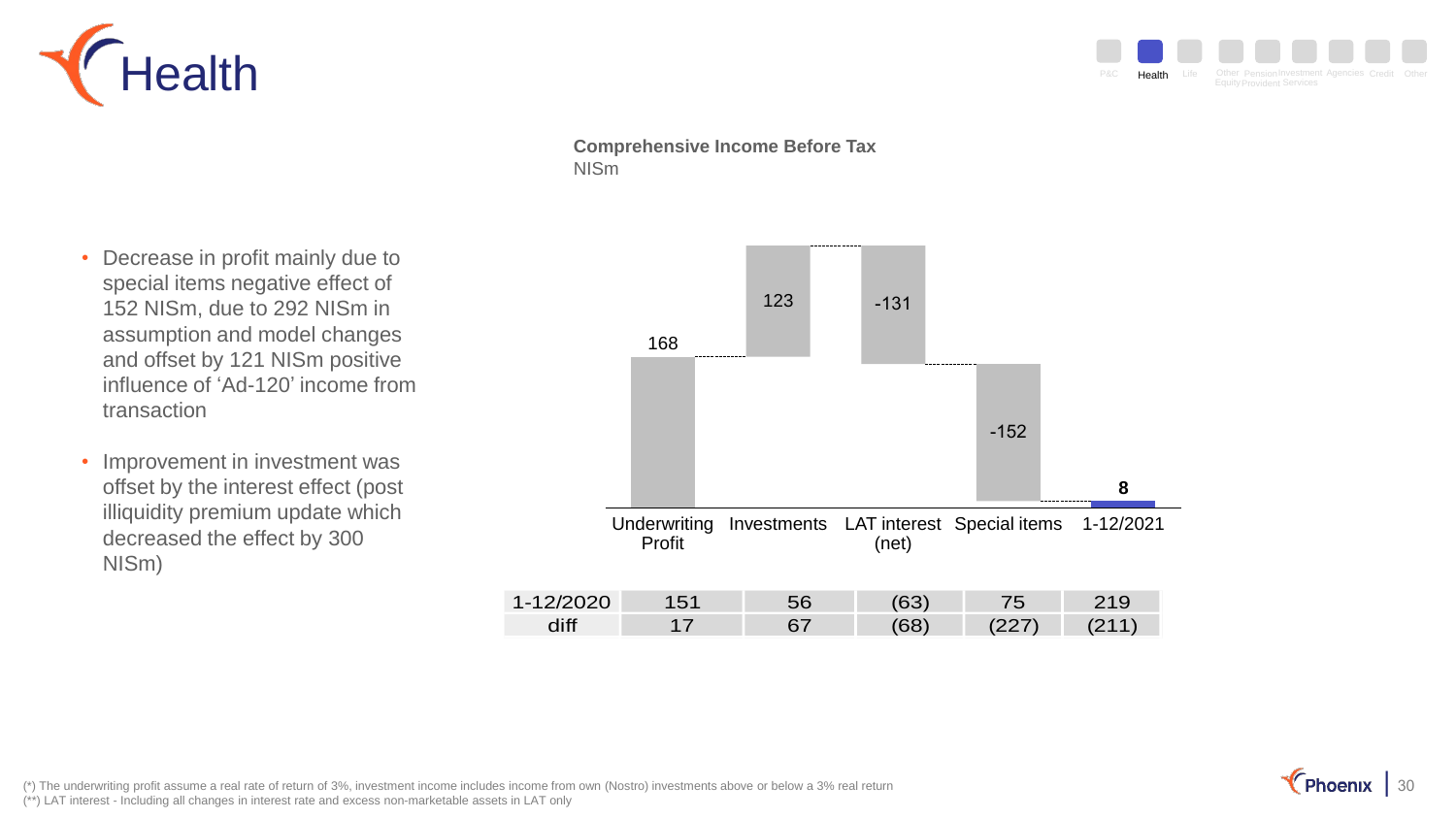



- Profitability increase mainly due to investment performance and special items (increase of 210 NISm from sale of control of 'Ad-120' and 128 NISm in model and assumptions)
- Underwriting profit decrease due to risk products
- Growth in savings policies

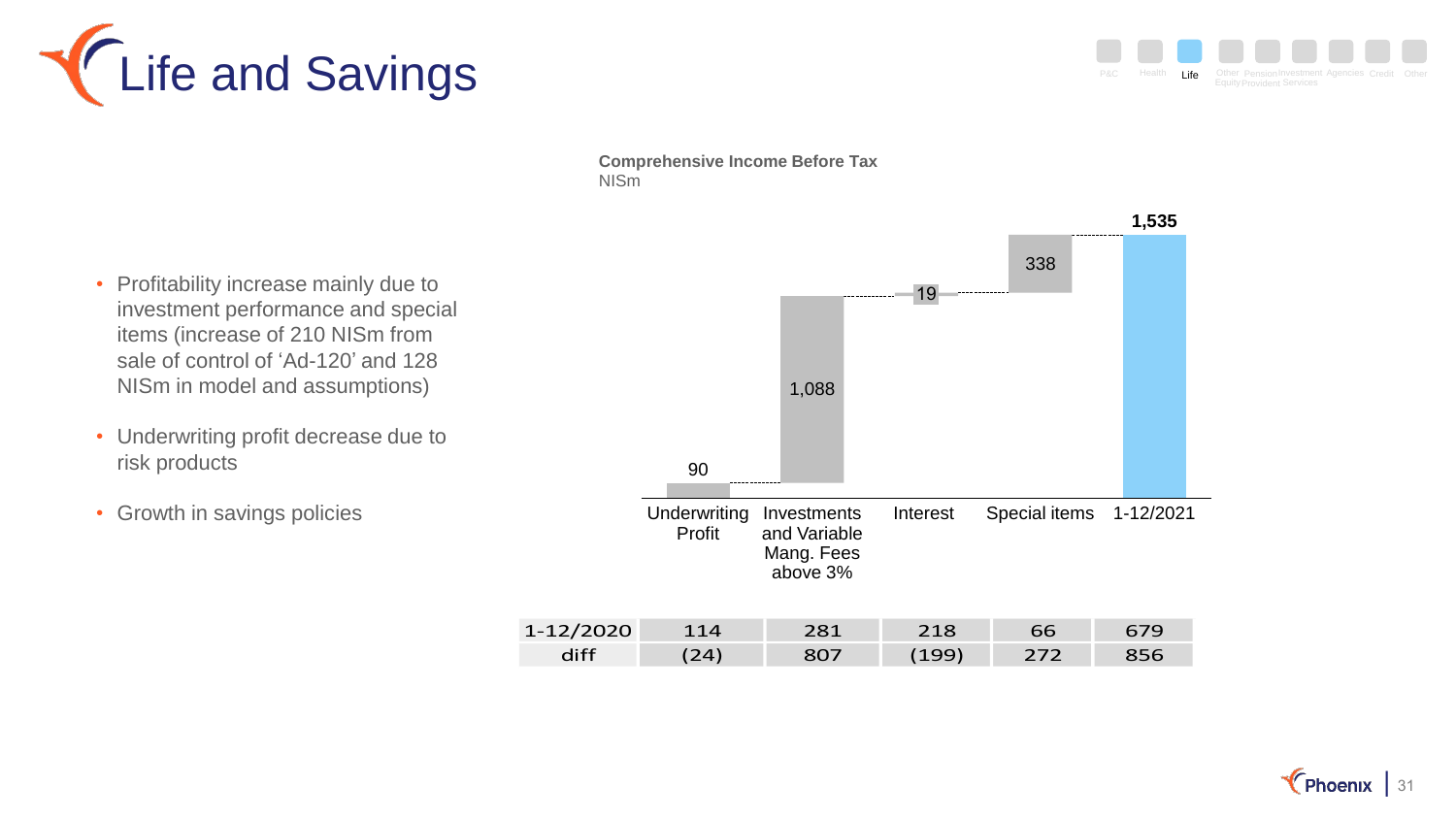





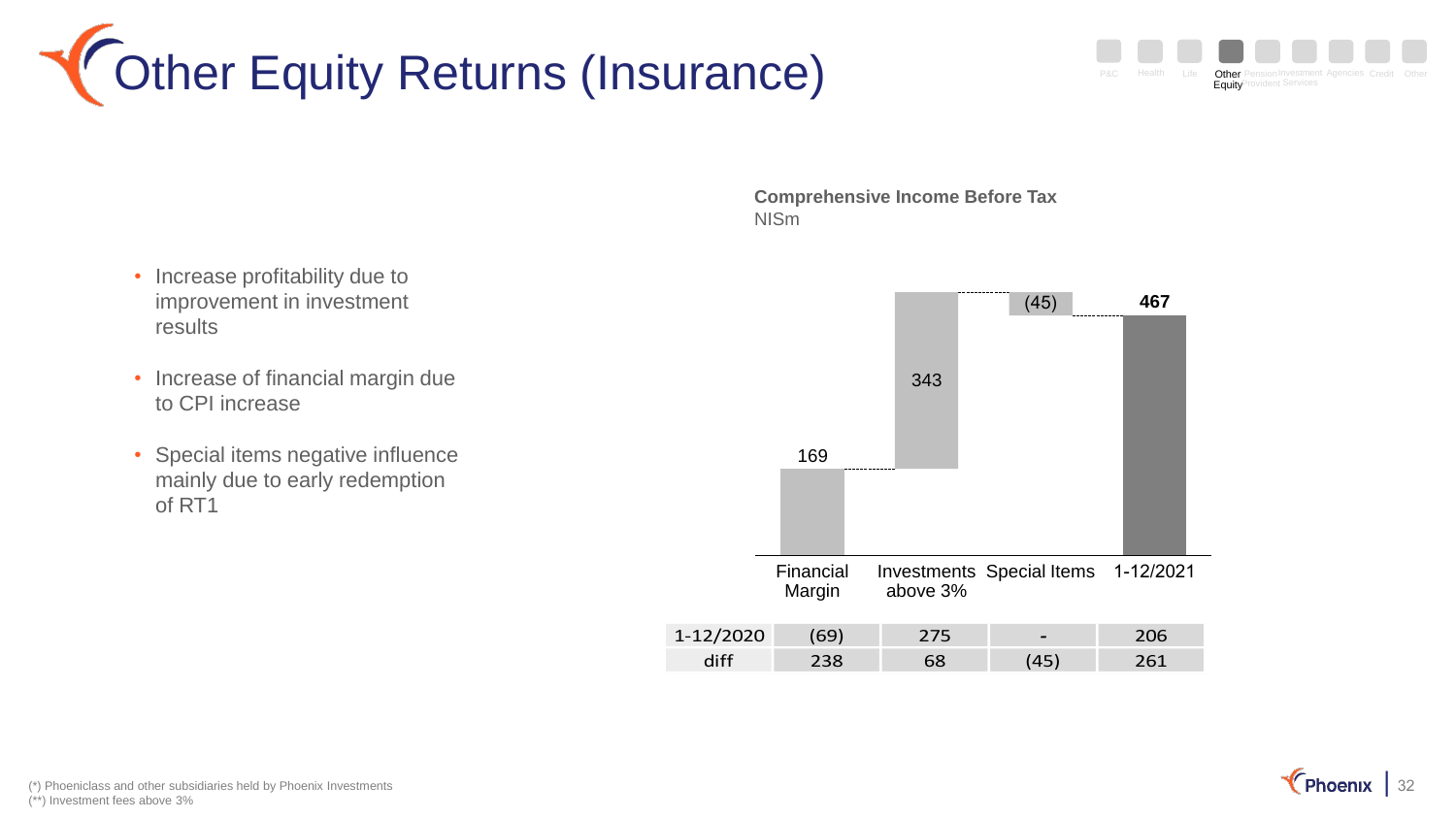



- Robust organic growth
- Restructuring of Pension & Provident holding during 2021, moving from Phoenix Insurance to Phoenix Holdings and merging with Halman-Aldubi Pension & Provident; consequently, reporting as separate segment "Asset Management: Provident and Pension"
- Improvement in underwriting profit partially offset by the increase in one time merger expenses
- Full impact of Halman-Aldubi merger synergies expected 2022



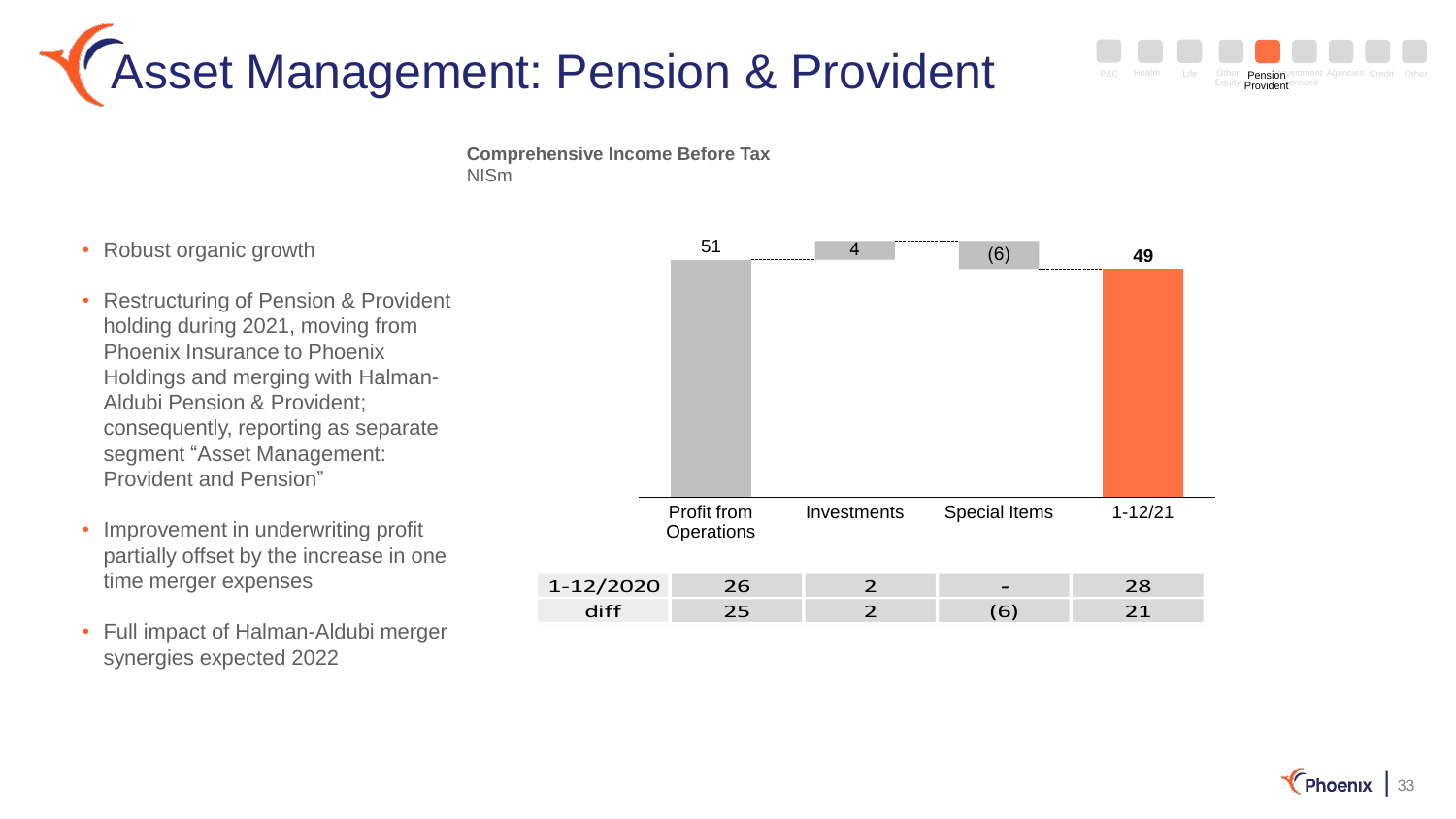





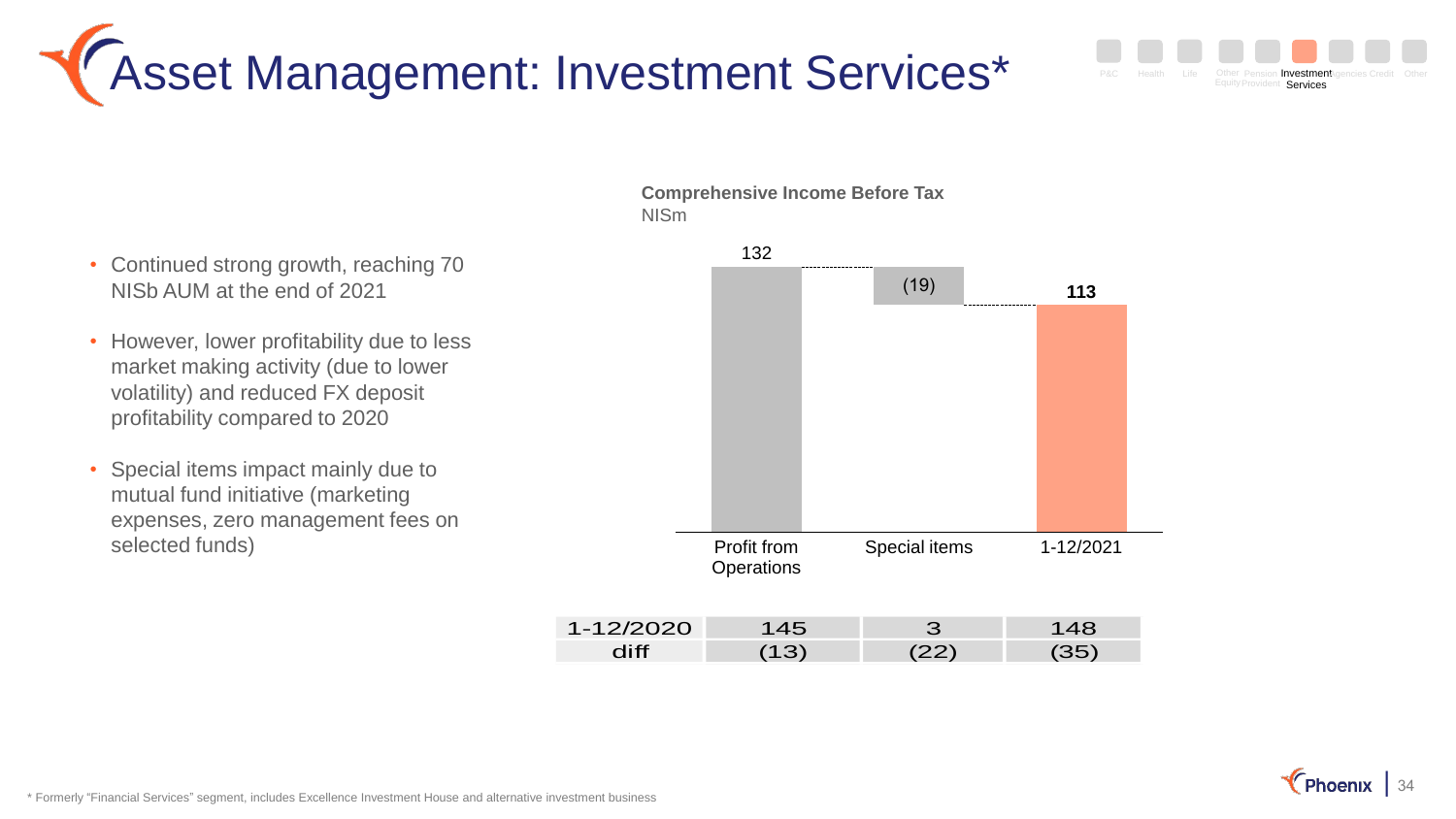



- Growth across diverse base of agencies, including both LTS/Life and P&C focused agencies (driven by continued organic and inorganic growth)
- Profit from operations increased from 166 NISm 2020 to 231 NISm in 2021
- Special items in 2020 was due to profit from obtaining control in Oren Mizrah

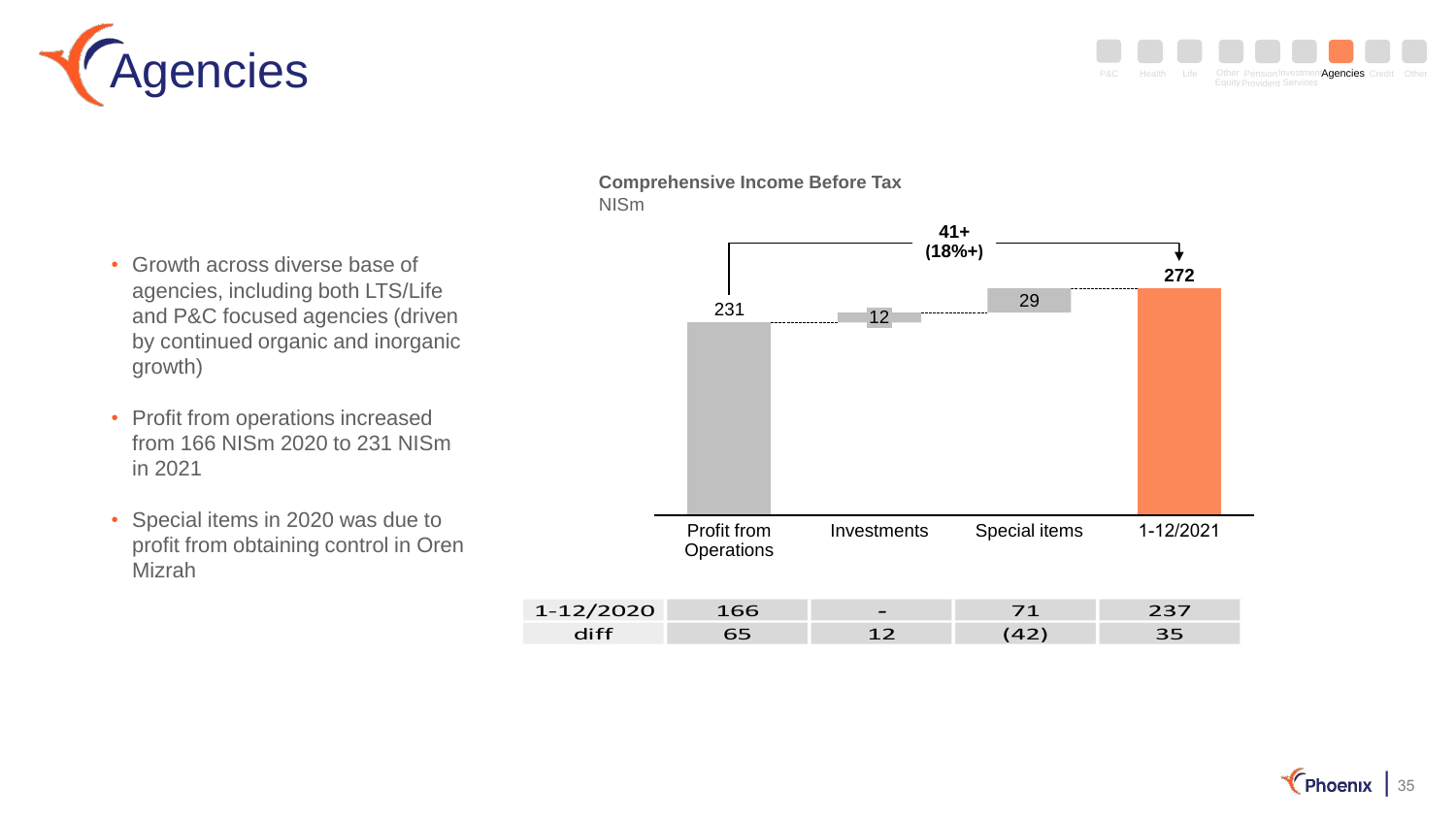

**Credit Portfolio (without credit cards)** NISm



- Continued growth in Gama core activities during 2021, including accelerated growth in credit (58% growth in credit portfolio)
- Special items includes unlocking of value from Gama IPO in June 2021, recording net capital gain of 220 NISm

NISb

**28**

**35**

**22%+**

**Transaction Volume**



**Comprehensive Income Before Tax**

NISm



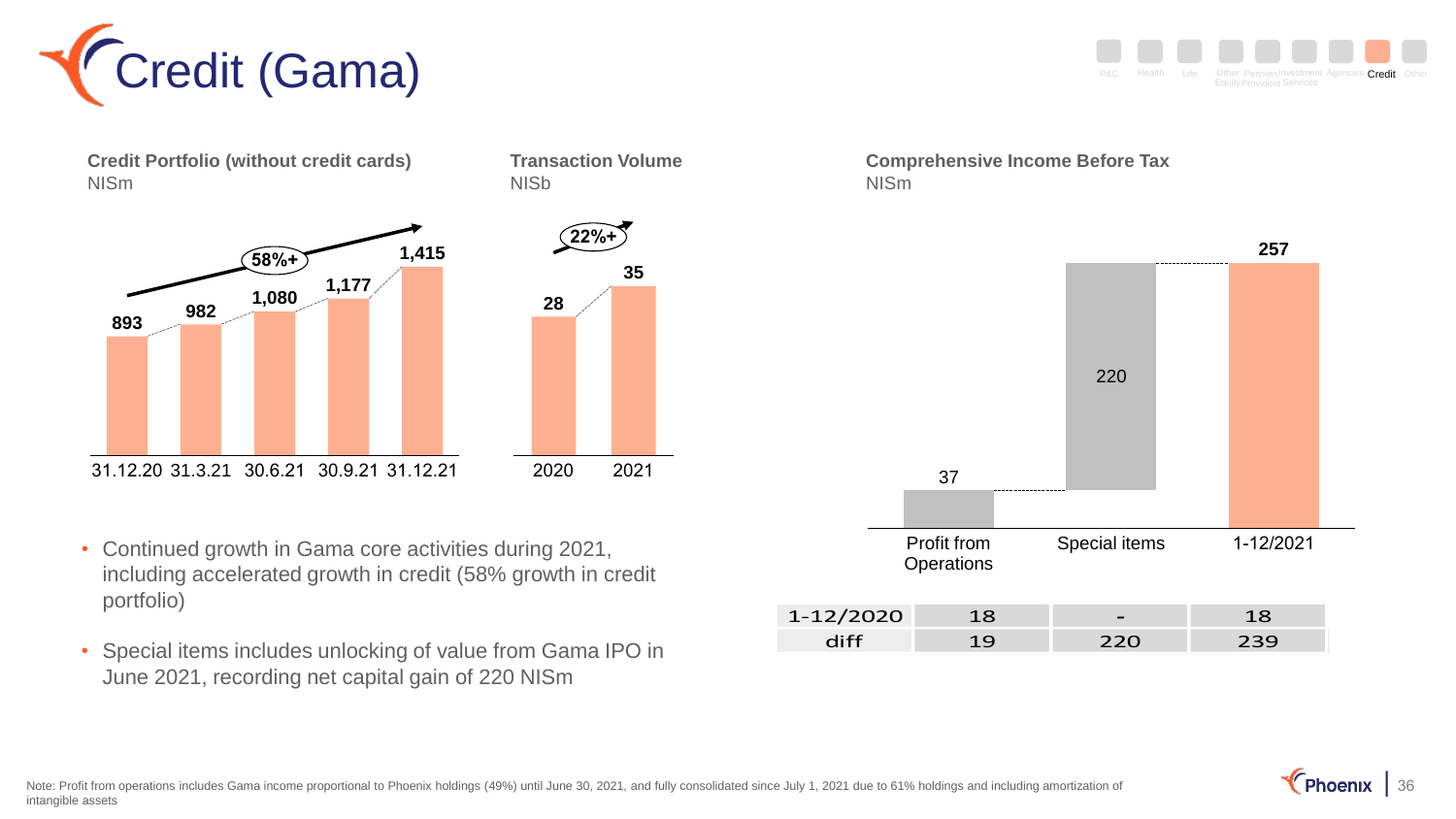



• Segment includes Phoenix Holdings solo profits (including RT1 holding), adjustments and offsets



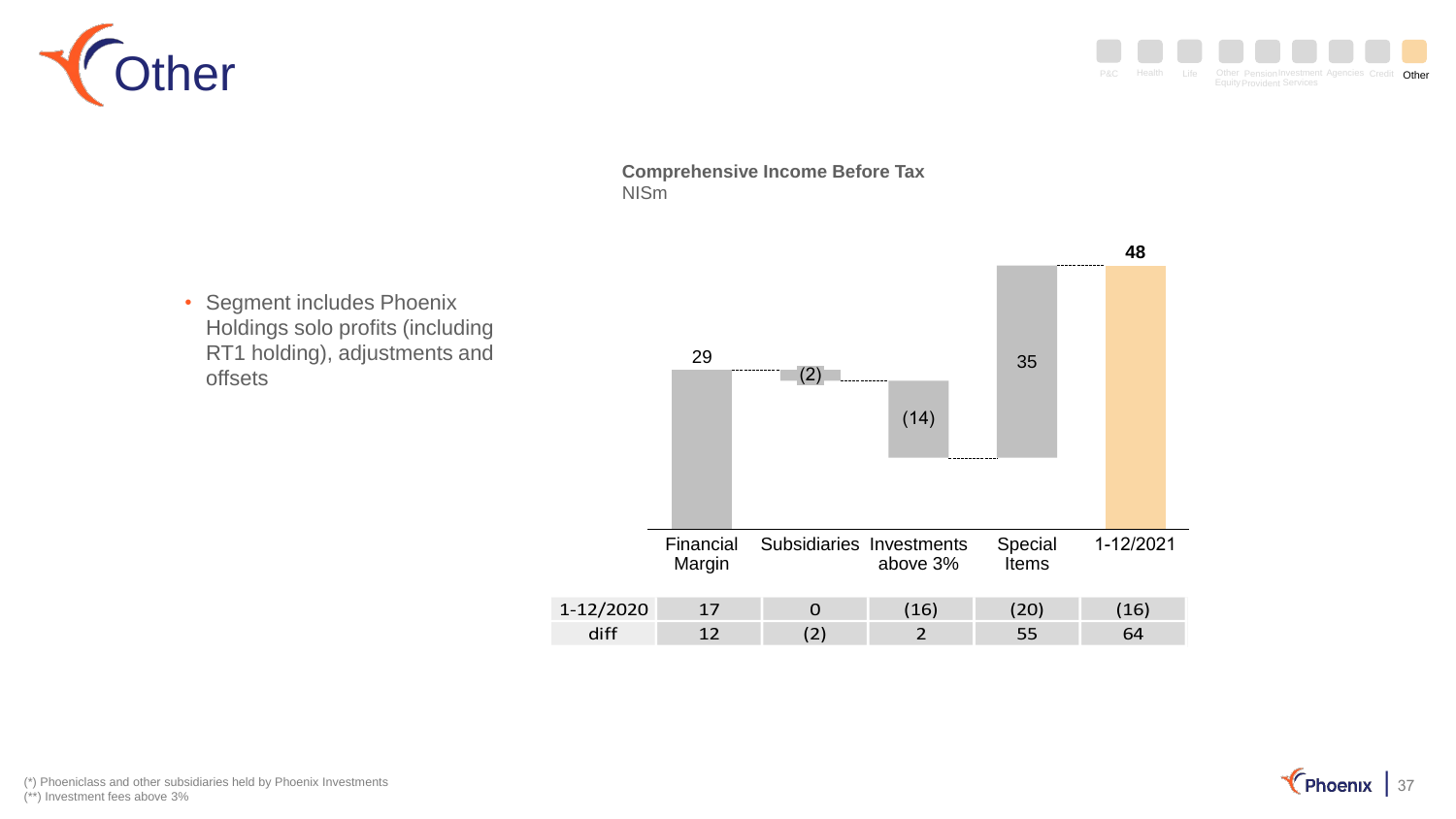



### Agenda > Highlights

Strategy & Targets

Financial Results

Segment Breakdown

**Appendix**

 $\blacktriangleright$ 

**Glossary** 



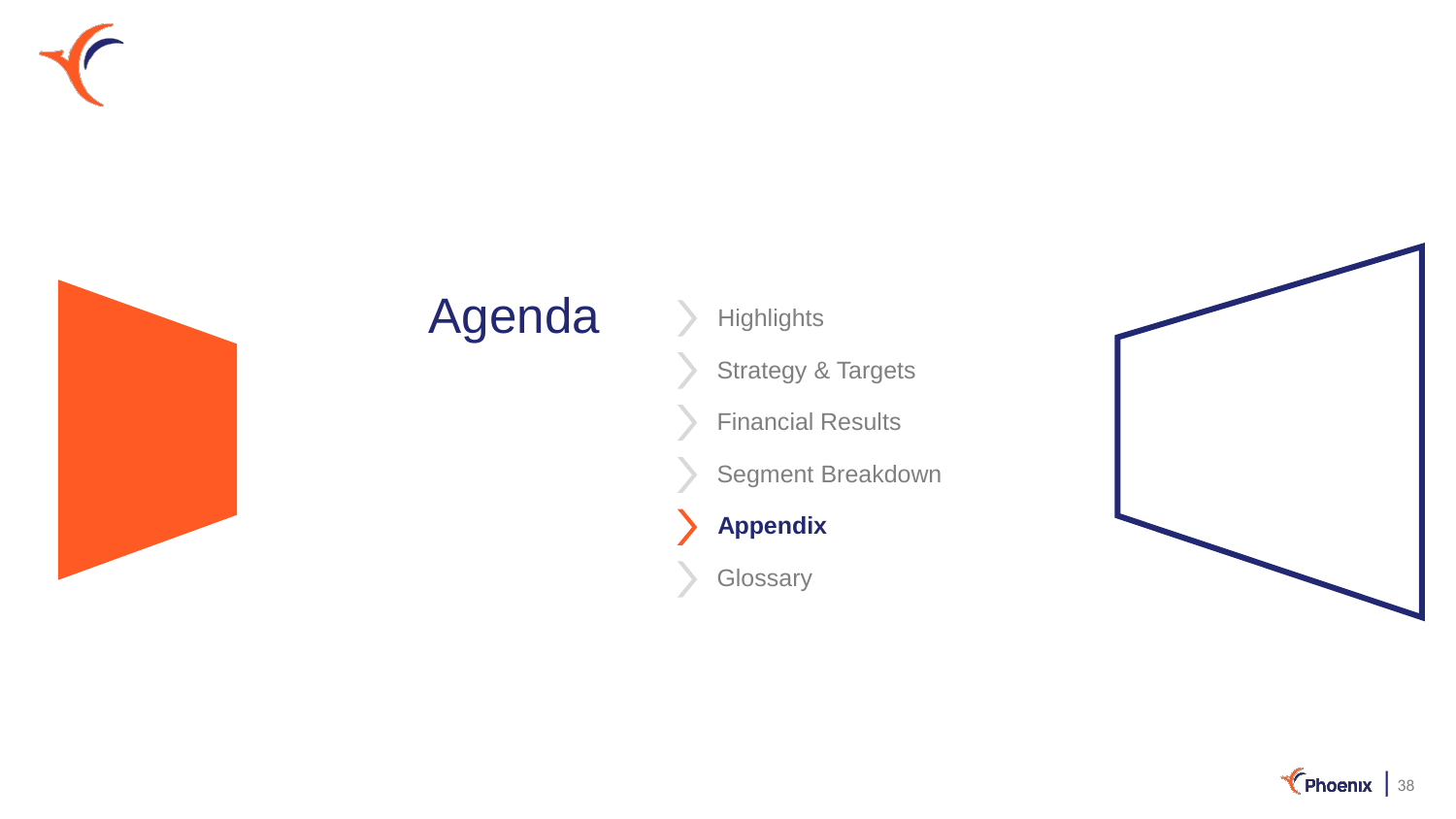



Thoenix 39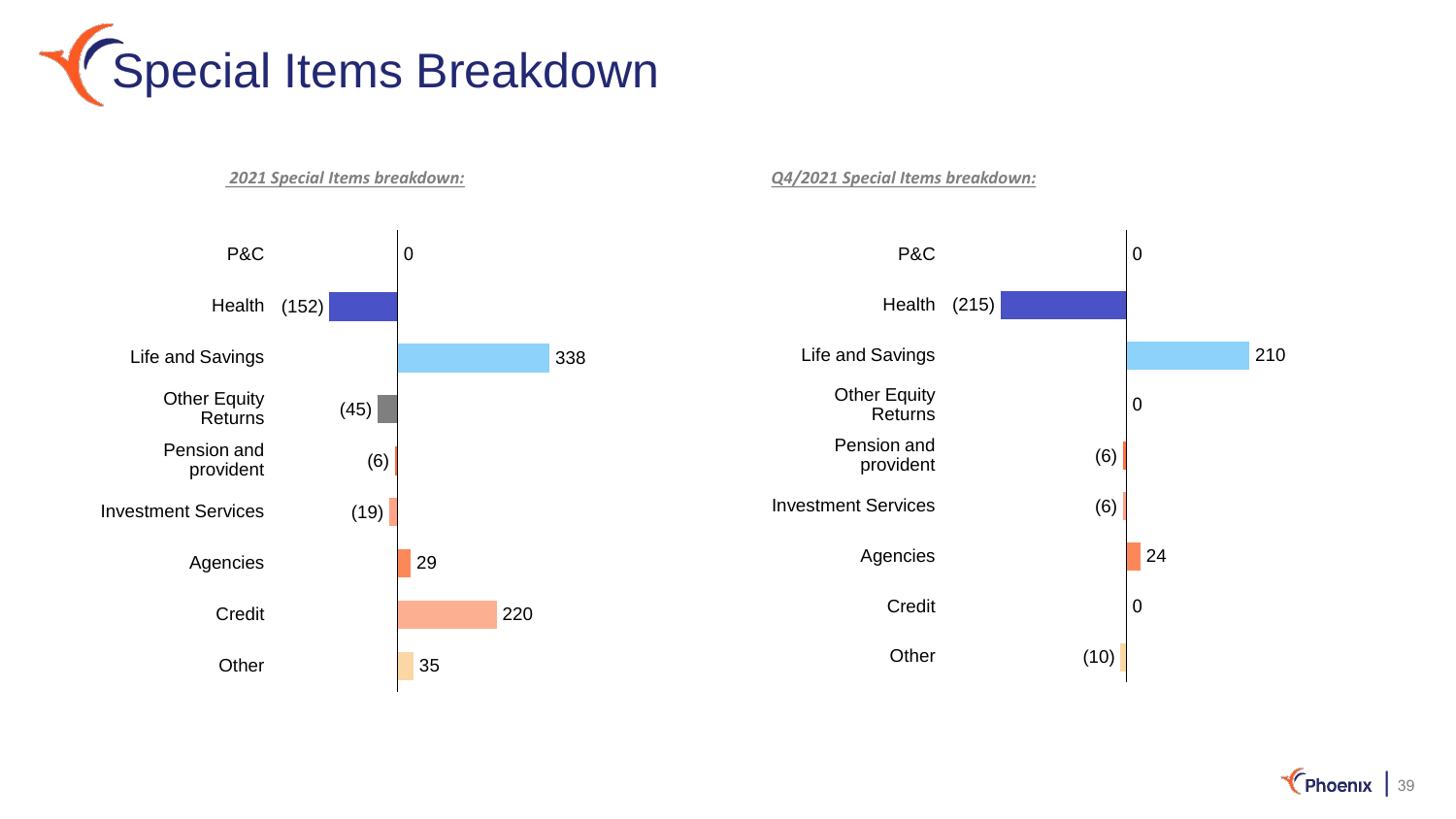# Asset Management: Assembled Full Range of Solutions

| <b>Pension</b><br><b>Funds</b> | <b>Provident</b><br><b>Funds</b>            | <b>Private</b><br><b>Savings (Life)</b>                              | <b>Alternative</b><br><b>Investments</b>                        | <b>ETFs &amp;</b><br><b>Passive Funds</b> | <b>Active Mutual</b><br><b>Funds</b>                      | <b>Discretionary</b><br><b>Portfolios</b> | <b>Brokerage</b><br><b>Accounts</b>                    |
|--------------------------------|---------------------------------------------|----------------------------------------------------------------------|-----------------------------------------------------------------|-------------------------------------------|-----------------------------------------------------------|-------------------------------------------|--------------------------------------------------------|
| <b>Broad solutions</b>         | Lump-sum<br>savings, range<br>of strategies | Managerial<br>insurance,<br>savings<br>policies (e.g.,<br>Blackrock) | Best-of-breed<br>& proprietary<br>funds, growth<br>& leadership | Market pioneer<br>and leader              | Broad set of<br>strategies,<br>increasing<br>market share | Private and<br>institutional              | Private and<br>institutional,<br>accelerated<br>growth |
|                                |                                             |                                                                      |                                                                 |                                           |                                                           |                                           |                                                        |

*Pension & Provident synergetic to life insurance business and distribution*

*Investment services for private and institutional clients (usually liquid / short-term)* 

- Strong brands
- Focused management teams, including new leadership at Excellence
- Client-focused, with diverse distribution channels
- Investment performance and track record

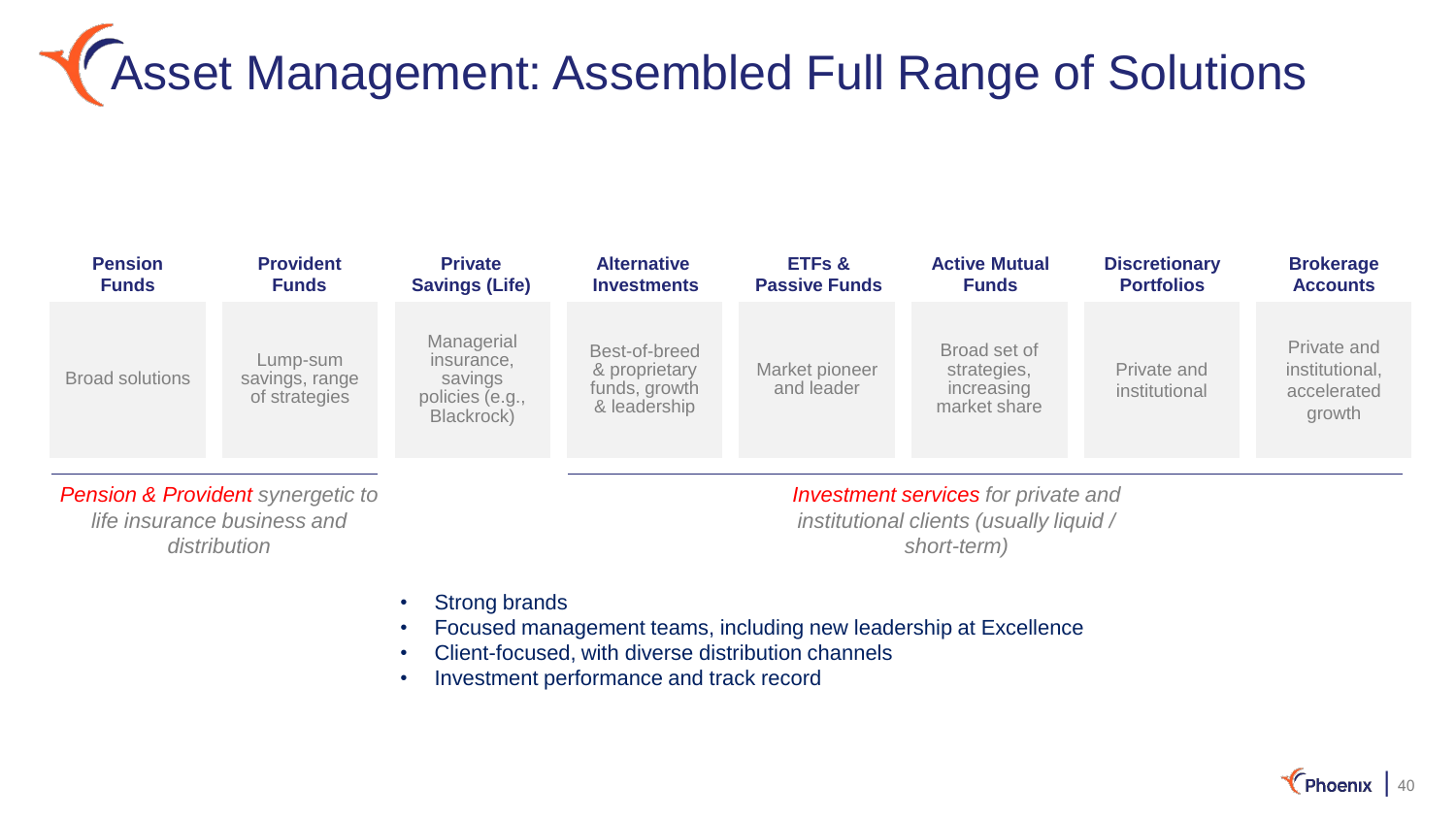



## Agenda > Highlights

Strategy & Targets

Financial Results

Segment Breakdown

Appendix

**Glossary**

 $\blacktriangleright$ 



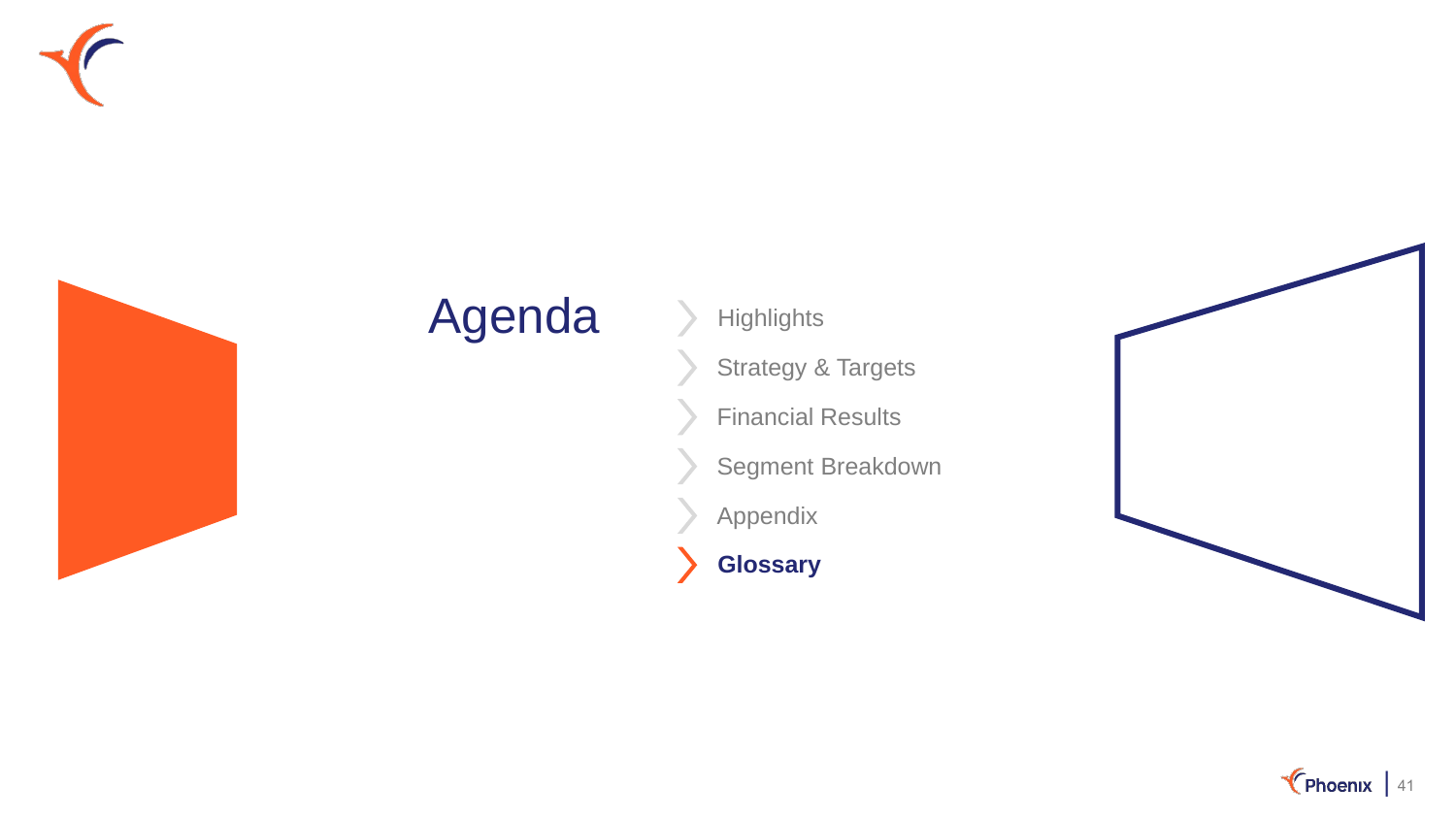

| AM                            | Asset Management; i.e. Excellence Nessuah                                                                                                   |
|-------------------------------|---------------------------------------------------------------------------------------------------------------------------------------------|
| <b>AUM</b>                    | Assets Under Management; the total market value of all the investments that are managed by the Group                                        |
| <b>Bps</b>                    | Basis Points; 1 basis points is .01%                                                                                                        |
| <b>CGU</b>                    | <b>Cost Generating Unit</b>                                                                                                                 |
| <b>CI</b>                     | Comprehensive Income                                                                                                                        |
| <b>CLR</b>                    | <b>Combined Loss Ratio</b>                                                                                                                  |
| CO                            | Corporate, Other and Consolidation                                                                                                          |
| <b>CPI</b>                    | Consumer Price Index; measures the average change of prices in an agreed upon basket of consumer goods and services over time               |
| <b>CSM</b>                    | <b>Contractual Service Margin</b>                                                                                                           |
| D&O                           | Directors and Officers Liability Insurance                                                                                                  |
| <b>DAC</b>                    | <b>Deferred Acquisition Cost</b>                                                                                                            |
| <b>ESOP</b>                   | Employee Stock Ownership Plan; workplace benefit program, that provides the employees with ownership interest in the company.               |
| ETF                           | Exchange Traded Fund; an open end, tradable basket of securities that tracks an underling index, sector, or security type                   |
| <b>Fixed-Rate Gov Bonds</b>   | A government issued bond for which the interest income payment is agreed upon and does not change                                           |
| FX.                           | Foreign Exchange Currency                                                                                                                   |
| Gama                          | Financial services and credit company owned by the Phoenix Group                                                                            |
| Halman corporate funds        | Israeli Electric Company (IEC)                                                                                                              |
| <b>Illiquidity Premium</b>    | Or Liquidity Premium; premium demanded by investors when any given security cannot be easily converted into cash for its fair market value. |
| <b>IMF</b>                    | International Monetary Fund                                                                                                                 |
| <b>Index Linked Gov Bonds</b> | A government issued bond for which the interest income payment is related (or linked) to the CPI                                            |
| LAT                           | <b>Liability Adequacy Test</b>                                                                                                              |
| <b>Liquidity Premium</b>      | See Illiquidity Premium                                                                                                                     |
| <b>LOB</b>                    | Line of Business                                                                                                                            |
| <b>LTC</b>                    | Long Term Care insurance; typically helps pay for costs associated with long term care                                                      |
| <b>LTS</b>                    | Long Term Services; including but not limited to Life, Provident and Pension funds                                                          |
| <b>Marketable Securities</b>  | Liquid financial assets that can be quickly converted into cash; most are trading assets                                                    |

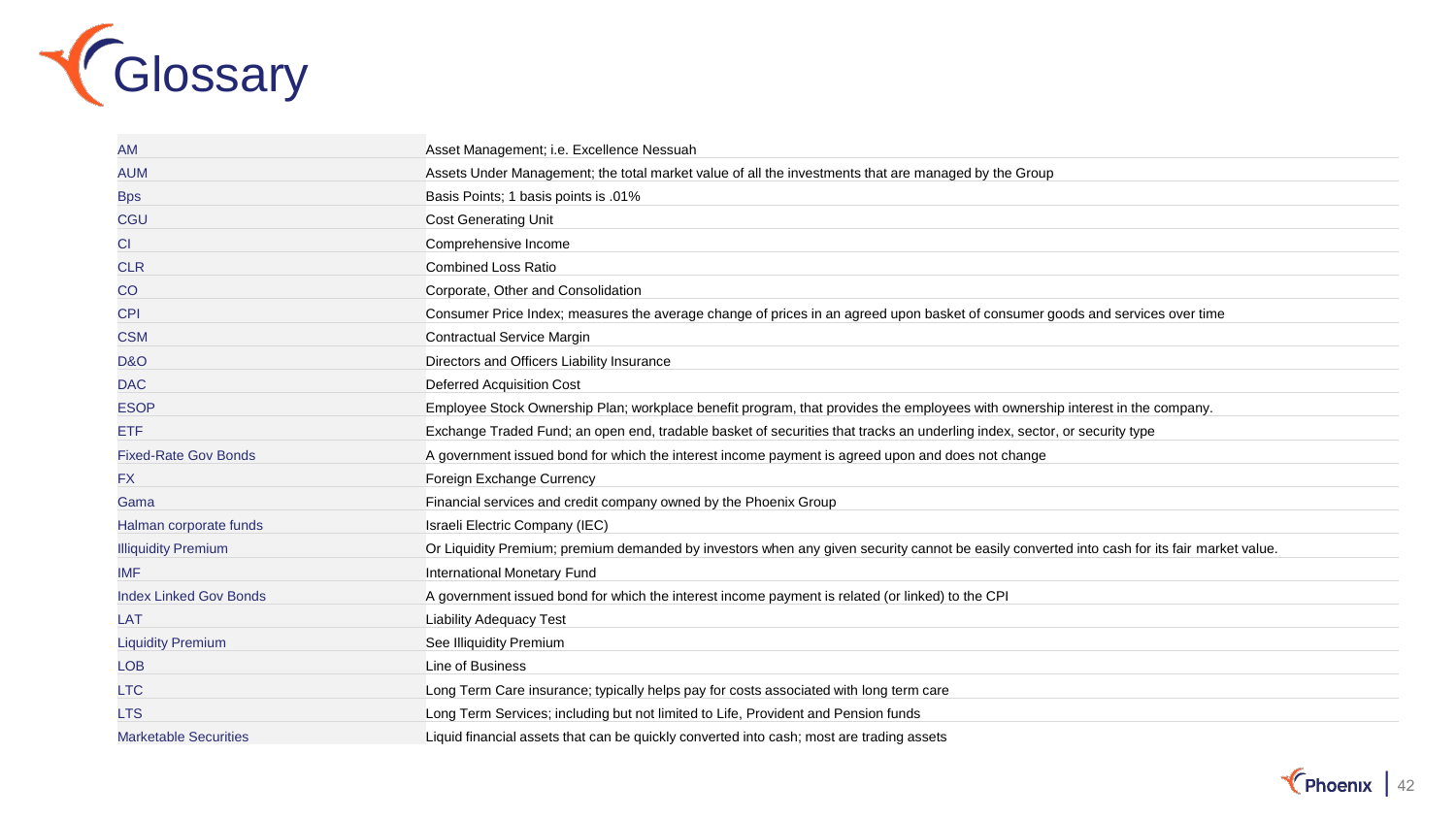

| <b>MF</b>                              | Management Fees; wages charged by a financial manager                                                                                                                                                                               |
|----------------------------------------|-------------------------------------------------------------------------------------------------------------------------------------------------------------------------------------------------------------------------------------|
| Moody's                                | A credit risk rating agency                                                                                                                                                                                                         |
| <b>MSCI</b>                            | Morgan Stanley Capital International Emerging Markets Index; measures the performance in equity markets, specifically in global emerging markets                                                                                    |
| <b>Mutual Fund</b>                     | Open end, non-tradable basket of securities that tracks the performance of an undelaying index, sector, or security type                                                                                                            |
| <b>Net Inflows</b>                     | The net amount of new cash, excluding the impact of investment market value; calculated by subtracting withdrawals from new deposits                                                                                                |
| <b>NIS</b>                             | New Israeli Shekel                                                                                                                                                                                                                  |
| <b>Non-Marketable Securities</b>       | Asset group that is considered to be difficult to buy or sell due to the fact they are not traded on any major exchange; could include government issued debt securities, limited<br>partnerships, real estate investments and more |
| <b>Nostro</b>                          | The account in which a financial institution manages its own funds                                                                                                                                                                  |
| <b>OPEX</b>                            | <b>Operational Expenses</b>                                                                                                                                                                                                         |
| P&C                                    | Property and Casualty insurance                                                                                                                                                                                                     |
| PH                                     | Phoenix holdings                                                                                                                                                                                                                    |
| PHI                                    | Permanent Health Insurance                                                                                                                                                                                                          |
| PI                                     | Phoenix insurance                                                                                                                                                                                                                   |
| PLI                                    | Professional Liability insurance                                                                                                                                                                                                    |
| Reinsurance                            | A balancing risk strategy; one or more insurers that share the liability                                                                                                                                                            |
| <b>Revenue</b>                         | All encompassing streams of income; including, but not limited to: premium, management fees, benefit contributions                                                                                                                  |
| <b>RFR</b>                             | <b>Risk Free Rates</b>                                                                                                                                                                                                              |
| <b>ROE</b>                             | Return On Equity; calculated by dividing net income over total equity                                                                                                                                                               |
| SME <sub>60</sub>                      | "The Rest Index"; tracks the performance of the 60 largest market value companies that are excluded from the Tel Aviv Stock Exchange                                                                                                |
| <b>Special Items</b>                   | Changes in profit or loss that are not part of the usual business of the Company, including changes in actuarial research, actuarial model changes, other structural changes<br>and strategic acquisition costs in AM segment       |
| Tel Bond 20                            | Index that tracks the performance of the 20 largest Index Linked Corporate Bonds in terms of market value                                                                                                                           |
| Tel Bond 40                            | Index that tracks the performance of the 40 largest Index Linked Corporate Bonds in terms of market value                                                                                                                           |
| Tel Bond 60                            | Index that tracks the performance of the 60 largest Index linked Corporate Bonds in terms of market value                                                                                                                           |
| <b>TLV 125</b>                         | An index that tracks the performance of the 125 largest market value companies in the Tel-Aviv Stock Exchange                                                                                                                       |
| <b>TLV 35</b>                          | An index that tracks the performance of the 35 largest market value companies in the TLV Stock Exchange                                                                                                                             |
| <b>TLV 90</b>                          | An index that tracks the performance of the 90 largest market value companies in the TLV stock Exchange                                                                                                                             |
| <b>TMTP</b>                            | <b>Transitional Measures on Technical Provisions</b>                                                                                                                                                                                |
| <b>Workers' Compensation Insurance</b> | Insurance coverage for employees' injuries or sickness                                                                                                                                                                              |
| <b>Yield Curve</b>                     | A line that plots interest rates of bonds with equal credit risk with different maturity dates in the future<br>╭                                                                                                                   |